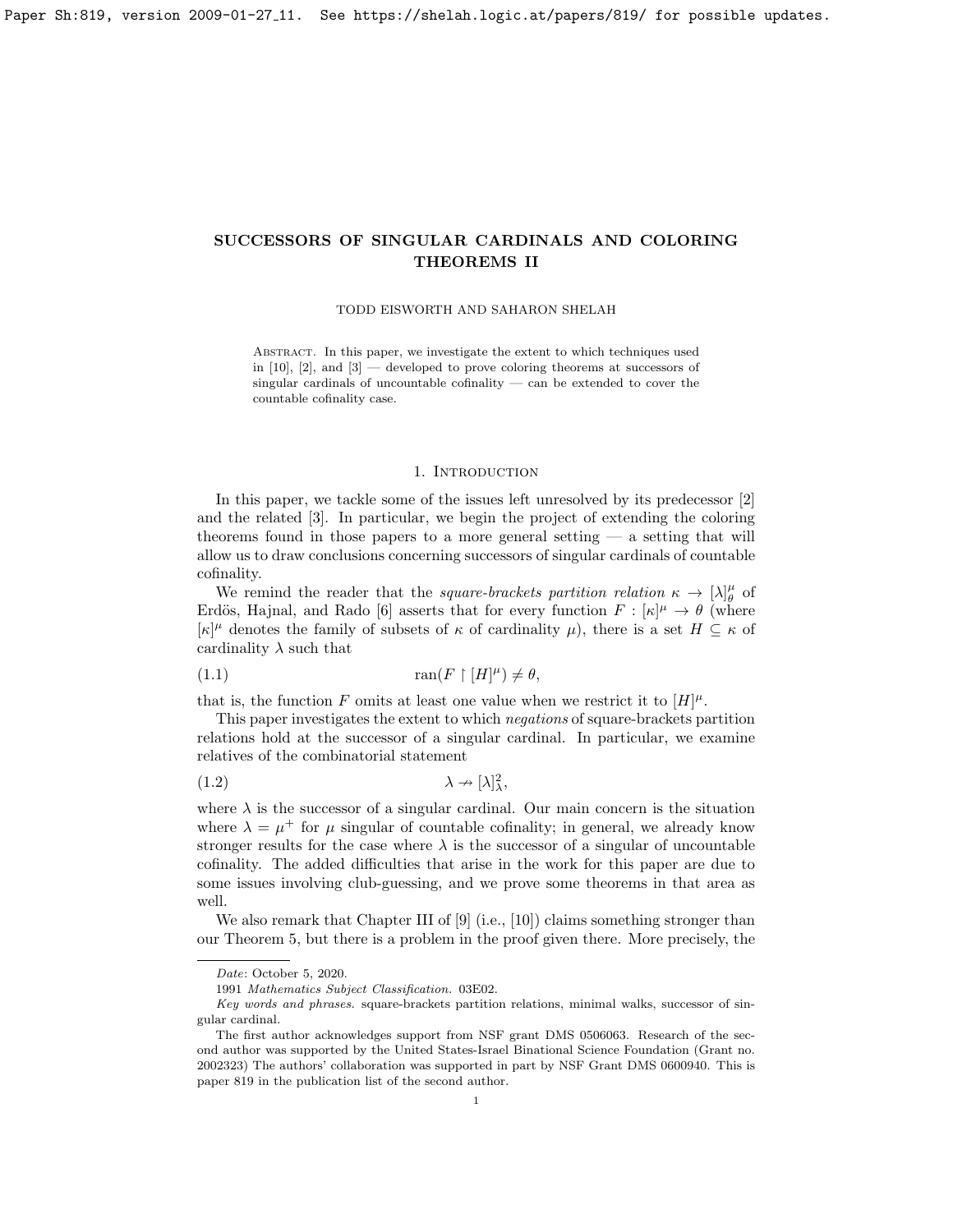comments on page 163 dealing with extending the main theorem of that chapter to the successor of a singular of countable cofinality (Lemma  $4.2(4)$ ) are not enough to push the proof through. Theorems [4](#page-17-0) and [5](#page-20-0) provide a partial reclamation of this earlier work of the second author.

We now take a moment to fix our notation and lay out some results underpinning our work. In particular, we need to discuss scales, elementary submodels, and their interaction.

**Definition 1.1.** Let  $\mu$  be a singular cardinal. A scale for  $\mu$  is a pair  $(\vec{\mu}, f)$  satisfying

- (1)  $\vec{\mu} = \langle \mu_i : i < \text{cf}(\mu) \rangle$  is an increasing sequence of regular cardinals such that  $\sup_{i < \text{cf}(\mu)} \mu_i = \mu$  and  $cf(\mu) < \mu_0$ .
- (2)  $\vec{f} = \langle f_{\alpha} : \alpha < \mu^+ \rangle$  is a sequence of functions such that
	- (a)  $f_{\alpha} \in \prod_{i < cf(\mu)} \mu_i$ .
	- (b) If  $\gamma < \delta < \mu^+$  then  $f_{\gamma} <^* f_{\delta}$ , where the notation  $f <^* g$  means that  ${i < cf(\mu) : g(i) \le f(i)}$  is bounded below  $cf(\mu)$ .
	- (c) If  $f \in \prod_{i < \text{cf}(\mu)} \mu_i$  then there is an  $\alpha < \mu^+$  such that  $f <^* f_\alpha$ .

Our conventions regarding elementary submodels are standard — we assume that  $\chi$  is a sufficiently large regular cardinal and let  $\mathfrak A$  denote the structure  $\langle H(\chi), \in, \lt,\chi \rangle$ where  $H(\chi)$  is the collection of sets hereditarily of cardinality less than  $\chi$ , and  $\langle \chi \rangle$  is some well-order of  $H(\chi)$ . The use of  $\lt_{\chi}$  means that our structure  $\mathfrak A$  has definable Skolem functions, and we obtain the set of *Skolem terms* for  $\mathfrak{A}$  by closing the collection of Skolem functions under composition. With these Skolem terms in hand, we can discuss Skolem hulls:

**Definition 1.2.** Let  $B \subseteq H(\chi)$ . Then  $\text{Sk}_{\mathfrak{A}}(B)$  denotes the Skolem hull of B in the structure  $\mathfrak A$ . More precisely,

 $\text{Sk}_{\mathfrak{A}}(B) = \{t(b_0, \ldots, b_n) : t \text{ a Skolem term for } \mathfrak{A} \text{ and } b_0, \ldots, b_n \in B\}.$ 

The set  $\text{Sk}_{\mathfrak{A}}(B)$  is an elementary substructure of  $\mathfrak{A}$ , and it is the smallest such structure containing every element of B.

We also make use of characteristic functions of elementary submodels.

<span id="page-1-0"></span>**Definition 1.3.** Let  $\mu$  be a singular cardinal of cofinality  $\kappa$ , and let  $\vec{\mu} = \langle \mu_i : i < \kappa \rangle$ be an increasing sequence of regular cardinals cofinal in  $\mu$ . If M is an elementary submodel of  $\mathfrak A$  such that

- $|M| < \mu$ ,
- $\langle \mu_i : i < \kappa \rangle \in M$ , and
- $\kappa + 1 \subseteq M$ .

then the *characteristic function of* M on  $\vec{\mu}$  (denoted  $Ch_{M}^{\vec{\mu}}$ ) is the function with domain  $\kappa$  defined by

$$
\mathrm{Ch}_M^{\vec{\mu}}(i) := \begin{cases} \sup(M \cap \mu_i) & \text{if } \sup(M \cap \mu_i) < \mu_i, \\ 0 & \text{otherwise.} \end{cases}
$$

If  $\vec{\mu}$  is clear from context, then we suppress reference to it in the notation.

In the situation of Definition [1.3,](#page-1-0) it is clear that  $\mathrm{Ch}^{\vec{\mu}}_M$  is an element of the product  $\prod_{i<\kappa}\mu_i$ , and furthermore,  $\text{Ch}_M^{\vec{\mu}}(i) = \sup(M \cap \mu_i)$  for all sufficiently large  $i < \kappa$ . The following result is essentially due to Baumgartner  $[1]$  — a proof can be found in the introductory section of [\[4\]](#page-21-4).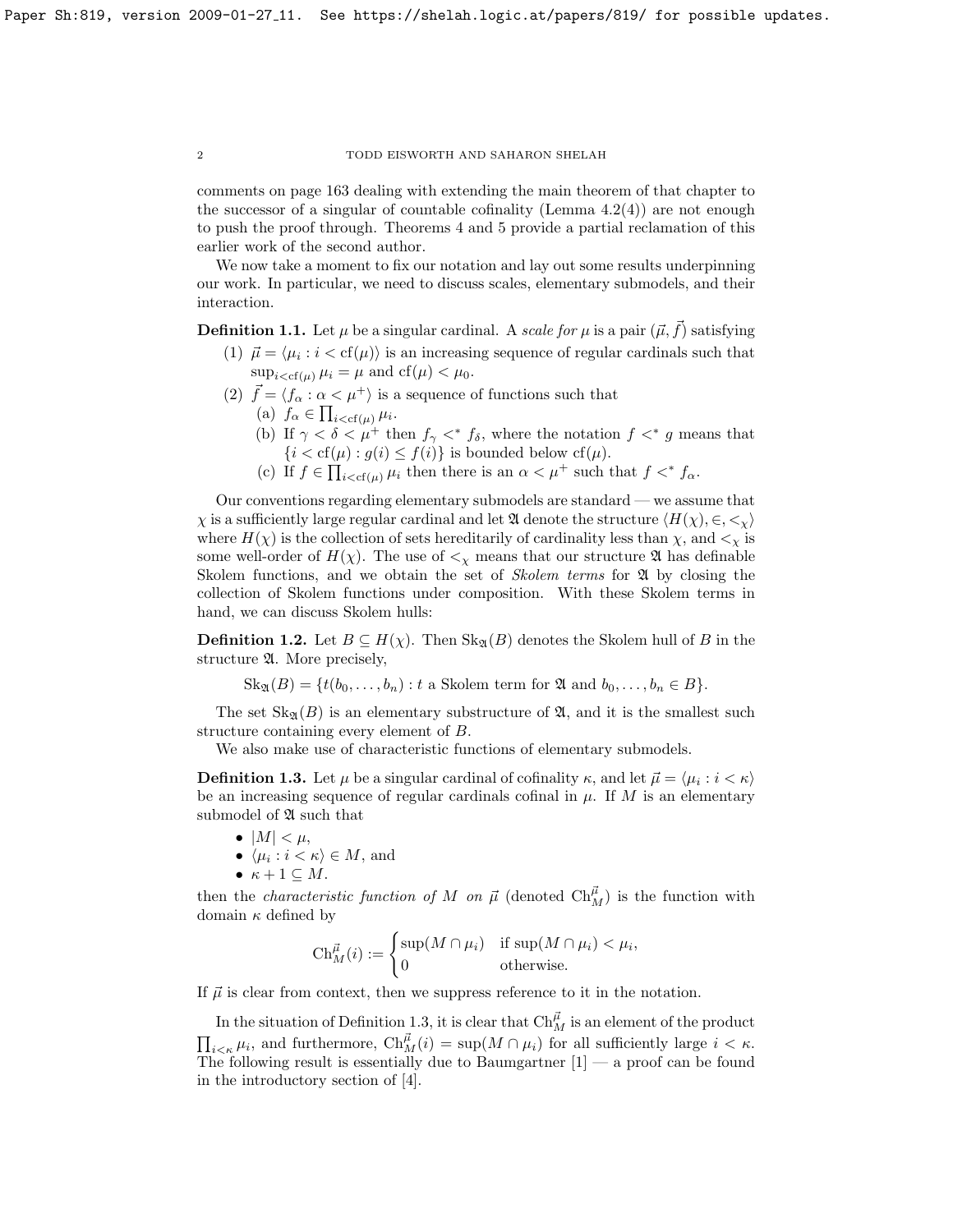SUCCESSORS OF SINGULAR CARDINALS AND COLORING THEOREMS II  $\hspace{1cm} 3$ 

<span id="page-2-1"></span>**Lemma 1.4.** Let  $\mu$ ,  $\kappa$ ,  $\vec{\mu}$ , and M be as in Definition [1.3.](#page-1-0) If  $i^* < \kappa$  and we define N to be  $\operatorname{Sk}_{\mathfrak{A}}(M \cup \mu_{i^*})$ , then

(1.3) 
$$
\operatorname{Ch}_M \upharpoonright [i^* + 1, \kappa) = \operatorname{Ch}_N \upharpoonright [i^* + 1, \kappa).
$$

We need one more easy fact about scales; a proof can be found in [\[3\]](#page-21-1). In the statement of the lemma (and throughout the rest of this paper) we use the notation "∀ <sup>∗</sup>" to mean "for all sufficiently large" and "∃ <sup>∗</sup>" to mean "there are unboundedly many".

<span id="page-2-0"></span>**Lemma 1.5.** Let  $\lambda = \mu^+$  for  $\mu$  singular of cofinality  $\kappa$ , and suppose  $(\vec{\mu}, \vec{f})$  is a scale for  $\mu$ . Then there is a closed unbounded  $C \subseteq \lambda$  such that the following holds for every  $\beta \in C$ :

$$
(1.4) \qquad (\forall^* i < \kappa)(\forall \eta < \mu_i)(\forall \nu < \mu_{i+1})(\exists^* \alpha < \beta)[f_\alpha(i) > \eta \wedge f_\alpha(i+1) > \nu.]
$$

We end this section with another bit of terminology due to Shelah [\[8\]](#page-22-2):

**Definition 1.6.** A  $\lambda$ -approximating sequence is a continuous  $\in$ -chain  $\mathfrak{M} = \langle M_i :$  $i < \lambda$  of elementary submodels of  $\mathfrak{A}$  such that

$$
(1) \ \lambda \in M_0,
$$

(2)  $|M_i| < \lambda$ ,

(3)  $\langle M_j : j \leq i \rangle \in M_{i+1}$ , and

(4)  $M_i \cap \lambda$  is a proper initial segment of  $\lambda$ .

If  $x \in H(\chi)$ , then we say that M is a  $\lambda$ -approximating sequence over x if  $x \in M_0$ .

Note that if  $\mathfrak{M}$  is a  $\lambda$ -approximating sequence and  $\lambda = \mu^+$ , then  $\mu + 1 \subseteq M_0$ because of condition (4) and the fact that  $\mu$  is an element of each  $M_i$ .

## 2. Club-Guessing

In this section we investigate club-guessing. The coloring theorems presented in [\[10\]](#page-22-0), [\[3\]](#page-21-1), and [\[2\]](#page-21-0) make use of a particular type of club-guessing sequence. These special club-guessing sequences are known to exist at successors of singular cardinals of uncountable cofinality (we give a proof in this section, as the original proof in [\[10\]](#page-22-0) has some minor problems), but it is still open whether they must exist at successors of singular cardinals of countable cofinality. For this case, the current section provides club-guessing sequences satisfying weaker conditions, and then in the sequel we demonstrate that these sequences can be used to obtain similar coloring theorems. We will begin with some terminology.

**Definition 2.1.** Let  $\lambda$  be a cardinal.

- (1) A C-sequence for  $\lambda$  is a family  $\langle C_{\alpha} : \alpha < \lambda \rangle$  such that  $C_{\alpha}$  is closed and unbounded in  $\alpha$  for each  $\alpha < \lambda$ .
- (2) If S is a stationary subset of  $\lambda$ , then an S-club system is a family  $\langle C_\delta : \delta \in$  $S^*$  such where
	- $S^*$  is a subset of S such that  $S \setminus S^*$  is non-stationary, and
	- $C_{\delta}$  is closed and unbounded in  $\delta$  for each  $\delta \in S^*$ .

As is clear by the above definition, there is precious little difference between calling  $\langle e_{\alpha} : \alpha < \lambda \rangle$  a C-sequence and calling it a  $\lambda$ -club system — the two names exist for historical reasons. The difference in terminology is worth preserving for other reasons, however, because we will be using these objects in completely different ways — "C-sequences" are used exclusively for constructing minimal walks,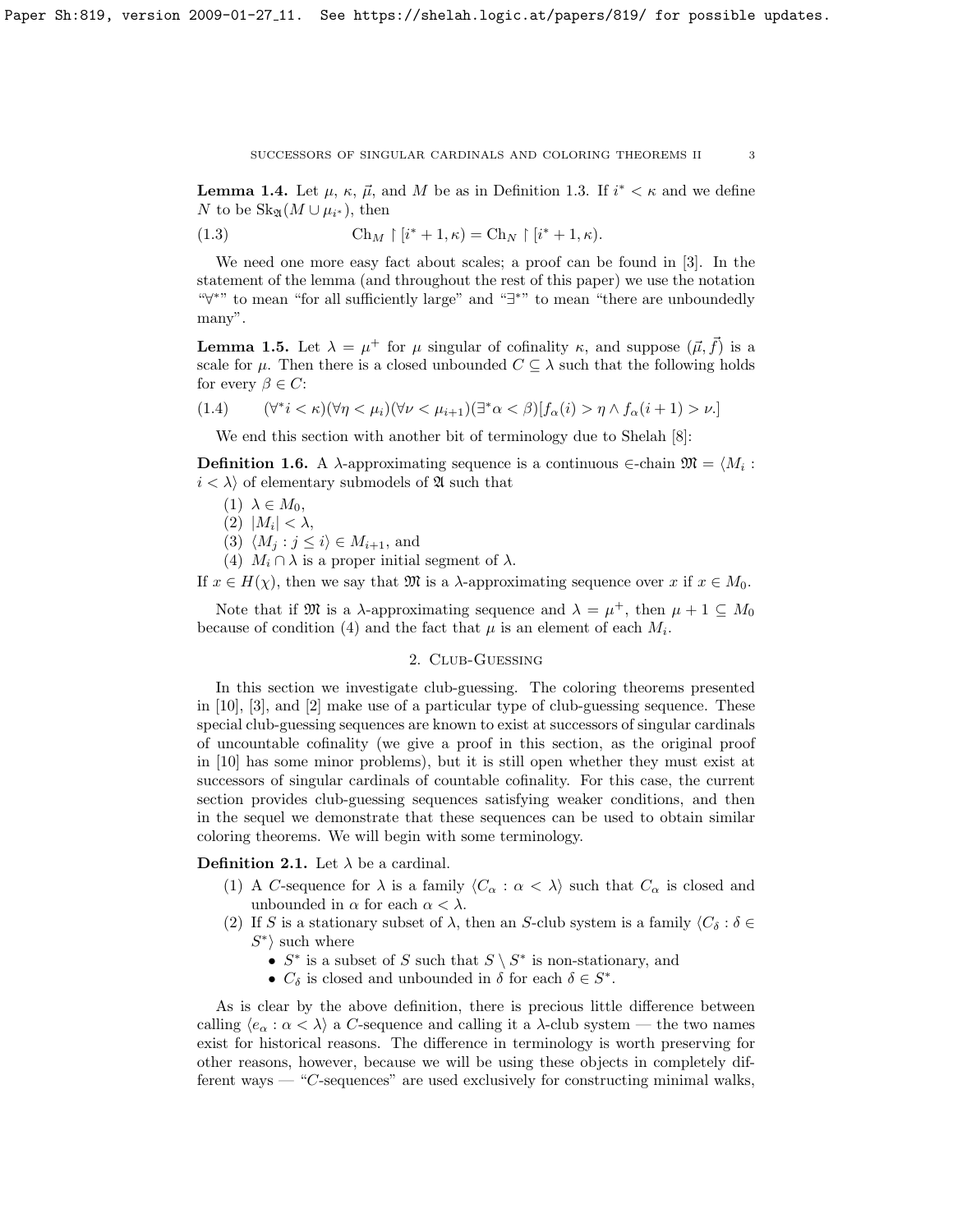while "λ-club systems" are used only for club-guessing matters. Our use of different terms makes it clear how the objects are to be used, and keeps our notation consistent with the literature already in existence.

The use of the set  $S^*$  in the preceding definition is for technical reasons — very often, we will take an existing S-club system and modify in a way that makes sense only for "almost all" elements of S, and we still would like to call the resulting object an S-club system.

**Definition 2.2.** Suppose C is a closed unbounded subset of an ordinal  $\delta$ . Then

(1)  $\mathrm{acc}(C) = {\alpha \in C : \alpha = \sup(C \cap \alpha)}$ , and

(2) nacc $(C) = C \setminus \text{acc}(C)$ .

If  $\alpha \in \text{nacc}(C)$ , then we define  $\text{Gap}(\alpha, C)$ , the gap in C determined by  $\alpha$ , by

(2.1) 
$$
Gap(\alpha, C) = (sup(C \cap \alpha), \alpha).
$$

The next definition captures some standard ideas from proofs of club-guessing; we have chosen more descriptive names (due to Kojman [\[7\]](#page-21-5)) than those prevalent in [\[9\]](#page-22-1).

**Definition 2.3.** Suppose C and E are sets of ordinals with  $E \cap \text{sup}(C)$  closed in  $sup(C)$ . We define

$$
(2.2) \t\mathrm{Drop}(C, E) = \{ \sup(\alpha \cap E) : \alpha \in C \setminus \min(E) + 1 \}.
$$

Furthermore, if C and E are both subsets of some cardinal  $\lambda$  and  $\langle e_\alpha : \alpha < \lambda \rangle$  is a C-sequence, then for each  $\alpha \in \text{nacc}(C) \cap \text{acc}(E)$ , we define

(2.3) 
$$
Fill(\alpha, C, E) = Drop(e_{\alpha}, E) \cap Gap(\alpha, C).
$$

Our notation suppresses the dependence on the parameter  $\langle e_\alpha : \alpha < \lambda \rangle$  because the precise choice of  $e_{\alpha}$  does not make a difference at all; all that matters is that  $Fill(\alpha, C, E)$  provides us with a simple way of generating a closed unbounded subset of  $E \cap \text{Gap}(\alpha, C)$  for  $\alpha$  in nacc(C)  $\cap$  acc(E).

In our first theorem, we characterize the existence of the special sorts of clubguessing sequences that are crucial to proofs given in [\[3\]](#page-21-1) and [\[2\]](#page-21-0).

<span id="page-3-1"></span>**Theorem 1.** Suppose  $\lambda = \mu^+$  for  $\mu$  a singular cardinal, and let S be a stationary subset of  $\{\delta < \lambda : \text{cf}(\delta) = \text{cf}(\mu)\}\$ . Then the following are equivalent:

- (1) There is an S-club system  $\langle C_{\delta} : \delta \in S \rangle$  such that
	- (a)  $|C_\delta| < \mu$  for every  $\delta \in S$ , and
	- (b) for every closed unbounded  $E \subseteq \lambda$ , there are stationarily many  $\delta$  such that for all  $\tau < \mu$ ,

(2.4)  $\{\alpha \in \text{nacc}(C_{\delta}) \cap E : \text{cf}(\alpha) > \tau\}$  is unbounded in  $\delta$ .

- <span id="page-3-0"></span>(2) There is an S-club system  $\langle C_{\delta} : \delta \in S \rangle$  such that
	- (a)  $\sup\{|C_\delta| : \delta \in S\} < \mu$ , and
	- (b) for every closed unbounded  $E \subseteq \lambda$ , there are stationarily many  $\delta$  such that for all  $\tau < \mu$ ,
- (2.5)  $\{\alpha \in \text{nacc}(C_{\delta}) \cap E : \text{cf}(\alpha) > \tau\}$  is unbounded in  $\delta$ .
	- (3) There is an S-club system  $\langle C_{\delta} : \delta \in S \rangle$  such that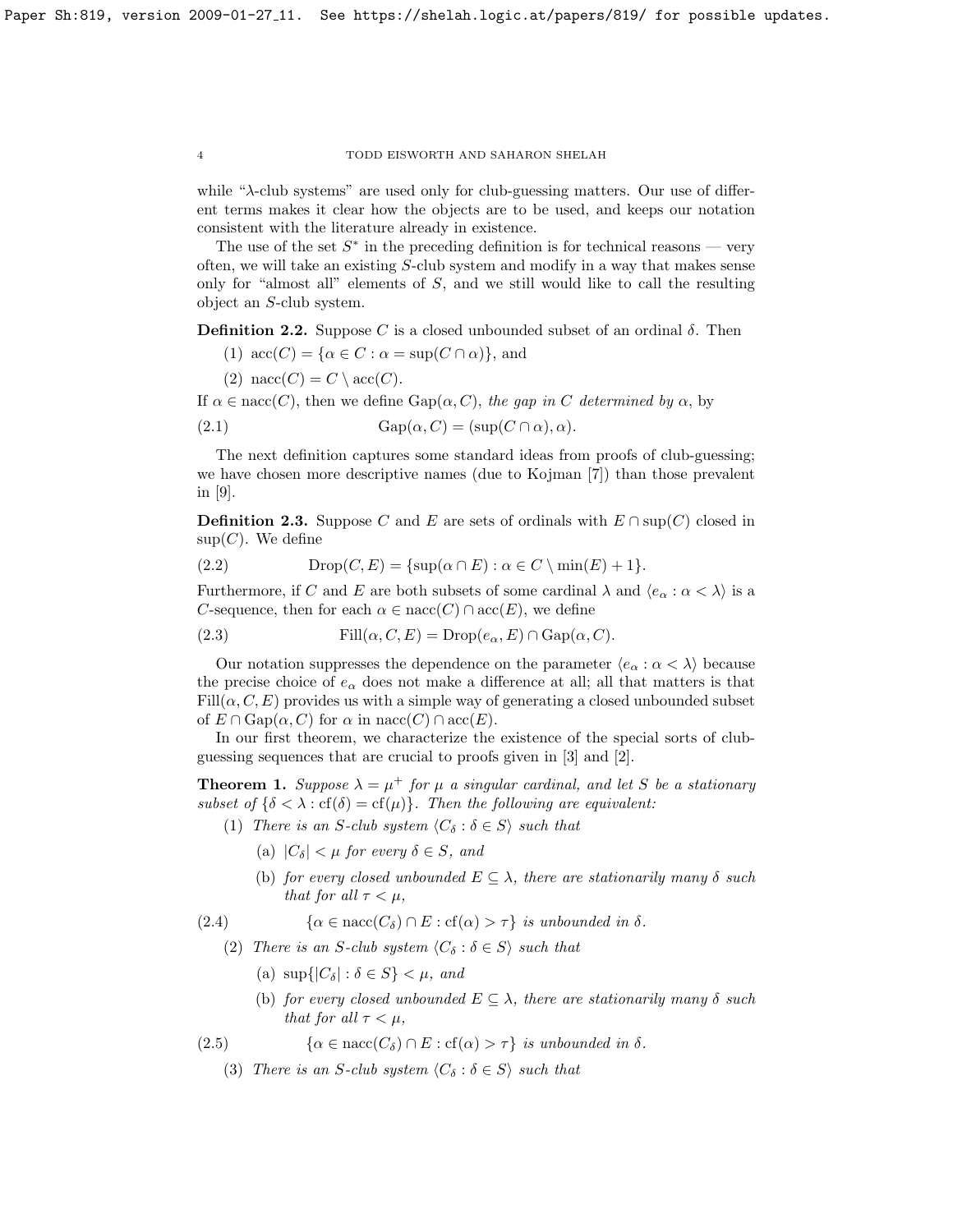- (a) otp $(C_{\delta}) = cf(\delta)$  for every  $\delta \in S$ ,
- (b)  $\langle cf(\alpha) : \alpha \in nacc(C_{\delta}) \rangle$  is strictly increasing and cofinal in  $\mu$ , and
- (c) for every closed unbounded  $E \subseteq \lambda$ , there are stationarily many  $\delta \in S$ with  $C_{\delta} \subset E$ .

*Proof.* Assume  $\bar{C} = \langle C_{\delta} : \delta \in S \rangle$  is as in (1). We claim that there is a  $\theta < \mu$ such that for every closed unbounded  $E \subseteq \lambda$ , there are stationarily many  $\delta$  such that [\(2.4\)](#page-3-0) is satisfied for all  $\tau < \mu$  and  $|C_{\delta}| \leq \theta$ . Suppose this is not the case, and let  $\langle \theta_i : i < \text{cf}(\mu) \rangle$  be an increasing sequence of cardinals cofinal in  $\mu$ . For each  $i < \text{cf}(\mu)$ , there is a closed unbounded  $E_i \subseteq \lambda$  such that for all  $\delta \in S$ , either  $|C_{\delta}| > \theta_i$  or [\(2.4\)](#page-3-0) fails for some  $\tau < \mu$ . The contradiction is immediate upon consideration of the club  $E = \bigcap_{i < \text{cf}(\mu)} E_i$ .

Having established the existence of such a  $\theta$ , we can modify  $\overline{C}$  by replacing those  $C_{\delta}$  of cardinality greater than  $\theta$  by an arbitrary club (in  $\delta$ ) of order-type cf( $\delta$ ), and this gives us an  $S$ -club system as in  $(2)$ .

The journey from (2) to (3) is an application of standard club-guessing ideas. If E is club in  $\lambda$ , for the purpose of this proof, let us agree to say C guesses E at  $\delta$ if [\(2.4\)](#page-3-0) holds for all  $\tau < \mu$ . Our first move is to establish that if C is as in (2), then there is a closed unbounded  $E^* \subseteq \lambda$  such that for every closed unbounded  $E \subseteq \lambda$ , there are stationarily many  $\delta \in S$  where  $\overline{C}$  guesses  $\mathrm{acc}(E^*)$  at  $\delta$  and such that  $\text{Drop}(C_{\delta}, E^*) \subseteq E.$ 

Suppose this fails. Choose a regular cardinal  $\sigma$  such that

 $\sup\{|C_\delta| : \delta \in S\} < \sigma < \mu$ .

By recursion on  $\zeta < \sigma$  we choose clubs  $E_{\zeta}$  of  $\lambda$  as follows:

Case  $\zeta = 0$ :  $E_0 = \lambda$ 

Case  $\zeta$  limit: We let  $E_{\zeta} = \bigcap_{\xi < \zeta} E_{\xi}$ .

Case  $\zeta = \xi + 1$ : In this case, by our assumption we know that  $E_{\xi}$  does not enjoy the properties required of  $E^*$ . Thus, there are closed unbounded sets  $E_{\xi}^0$  and  $E_{\xi}^1$ such that for all  $\delta \in E_{\xi}^0 \cap S$ , if  $\overline{C}$  guesses  $\operatorname{acc}(E_{\xi})$  at  $\delta$ , then there is an  $\alpha \in C_{\delta} \setminus (\min(E_{\xi}) + 1)$  such that  $\sup(E_{\xi} \cap \alpha) \notin E_{\xi}^1$ . We now define

(2.6) 
$$
E_{\zeta} = E_{\xi+1} = \mathrm{acc}(E_{\xi}) \cap E_{\xi}^{0} \cap E_{\xi}^{1}
$$

and the construction continues.

Now let  $E = \bigcap_{\zeta < \sigma} E_{\zeta}$ . It is clear that E is club in  $\lambda$ , and so by our assumption we can find  $\delta \in S$  where  $\bar{C}$  guesses E. We note that  $\delta \in E$ , and therefore  $\delta \in E_{\zeta}^0$  for all  $\zeta < \sigma$ . Furthermore,  $\overline{C}$  guesses  $\mathrm{acc}(E_{\zeta})$  at  $\delta$  for all  $\zeta < \sigma$  because  $E \subseteq \mathrm{acc}(E_{\zeta})$ . Our construction forces us to conclude that for each  $\zeta < \sigma$ , there is an  $\alpha \in C_\delta \setminus \min(E_\zeta)$ such that  $\sup(E_{\zeta} \cap \alpha)$  is not in  $E_{\zeta}$  (and therefore not in  $E_{\zeta+1}$  either).

We now get a contradiction using a well-known argument — for each  $\alpha \in C_{\delta}$ greater than  $\min(E)$ , the sequence  $\langle \sup(E_{\zeta} \cap \alpha) : \zeta < \sigma \rangle$  is decreasing, and therefore eventually constant. Thus, there are  $\gamma_{\alpha} < \delta$  and  $\zeta_{\alpha} < \sigma$  such that

$$
\zeta_{\alpha} \leq \zeta < \sigma \Longrightarrow \sup(E_{\zeta} \cap \alpha) = \gamma_{\alpha}.
$$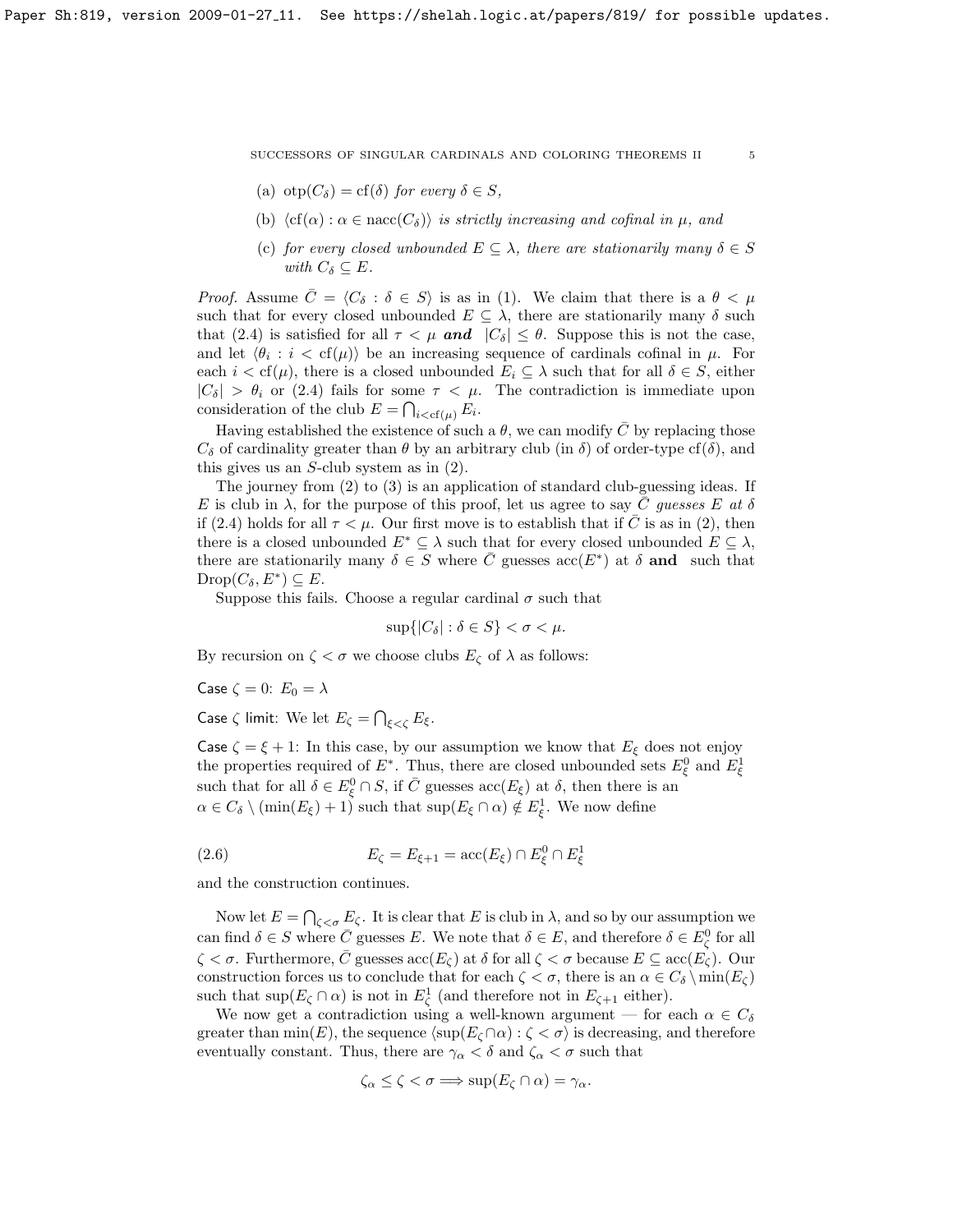Since  $|C_\delta| < \sigma$ , we know  $\zeta^* := \sup\{\zeta_\alpha : \alpha \in C_\delta\}$  is less than  $\sigma$ . We know  $\overline{C}$  guesses  $\mathrm{acc}(E_{\zeta^*})$  at  $\delta$ , and so there is an  $\alpha \in C_{\delta} \setminus (\min(E_{\zeta^*}) + 1)$  such that

$$
(2.7) \t\t\t sup(E_{\zeta^*} \cap \alpha) \notin E_{\zeta^*+1}.
$$

But  $\zeta^* \geq \zeta_\alpha$ , so

(2.8) 
$$
\sup(E_{\zeta^*} \cap \alpha) = \gamma_\alpha = \sup(E_{\zeta^*+1} \cap \alpha) \in E_{\zeta^*+1},
$$

and we have our contradiction.

To finish the proof, let us suppose that  $E^*$  is the club whose existence was just established. If  $\overline{C}$  guesses  $\operatorname{acc}(E^*)$  at  $\delta$ , then we can easily build a set  $D_{\delta}$  such that

- $D_{\delta} \subseteq \operatorname{acc}(E^*) \cap C_{\delta}$ ,
- $D_{\delta}$  is closed and unbounded in  $\delta$  with  $otp(D_{\delta}) = cf(\delta)$ , and
- $\langle cf(\alpha) : \alpha \in \text{nacc}(D_{\delta}) \rangle$  is strictly increasing and cofinal in  $\mu$ .

Notice that  $D_{\delta} \subseteq \text{Drop}(C_{\delta}, E^*)$  for such  $\delta$  — this is the reason for using  $\mathrm{acc}(E^*)$ . For all other  $\delta \in S$ , we can let  $D_{\delta}$  be a subset of  $\delta$  satisfying the last two conditions above. It is now routine to verify that  $\langle D_{\delta} : \delta \in S \rangle$  is as required. Since it is clear that (3) implies (1), the theorem has been established.

 $\Box$ 

Let us agree to call an S-club system a *nice club-guessing sequence* if it satisfies (3) of the above theorem — this is in concordance with notation from [\[9\]](#page-22-1), and it also fits in with the *nice pairs* defined in  $[3]$ . We will say that S carries a nice club-guessing sequence when such a sequence can be found.

Our next task is to demonstrate that nice club-guessing sequences exist when we deal with successors of singular cardinals of uncountable cofinality. This result actually follows from Claim 2.6 on page 127 of [\[9\]](#page-22-1), but the proof of that claim has some problems. The proof we give fixes these oversights, and is actually quite a bit simpler.

**Theorem 2.** If  $\lambda = \mu^+$  for  $\mu$  a singular cardinal of uncountable cofinality, then every stationary subset of  $\{\delta \leq \lambda : cf(\delta) = cf(\mu)\}\)$  carries a nice club-guessing sequence.

*Proof.* Let S be such a stationary set. By our previous work, it suffices to produce an S-club system satisfying (1) of Theorem [1.](#page-3-1) Assume by way of contradiction that no such S-club system exists.

Let  $\langle C_\delta : \delta \in S \rangle$  be an S-club system with  $otp(C_\delta) = cf(\delta)$ , and let  $\overline{e}$  be any C-sequence on  $\lambda$ .

By recursion on  $n < \omega$ , we will define objects  $\langle C_{\delta}^n : \delta < \omega \rangle$ ,  $\langle \tau_{\delta}^n : \delta \in S \rangle$ ,  $\langle \epsilon^n_\delta : \delta \in S \rangle,$  and  $E_n$  such that

- $C_{\delta}^{n}$  is closed and unbounded in  $\delta$ ,
- $|C_{\delta}^n| < \mu$ ,
- $\tau_{\delta}^{n}$  is a regular cardinal less than  $\mu$ ,
- $\epsilon^n_{\delta} < \delta$ , and
- $E_n$  is closed and unbounded in  $\lambda$ .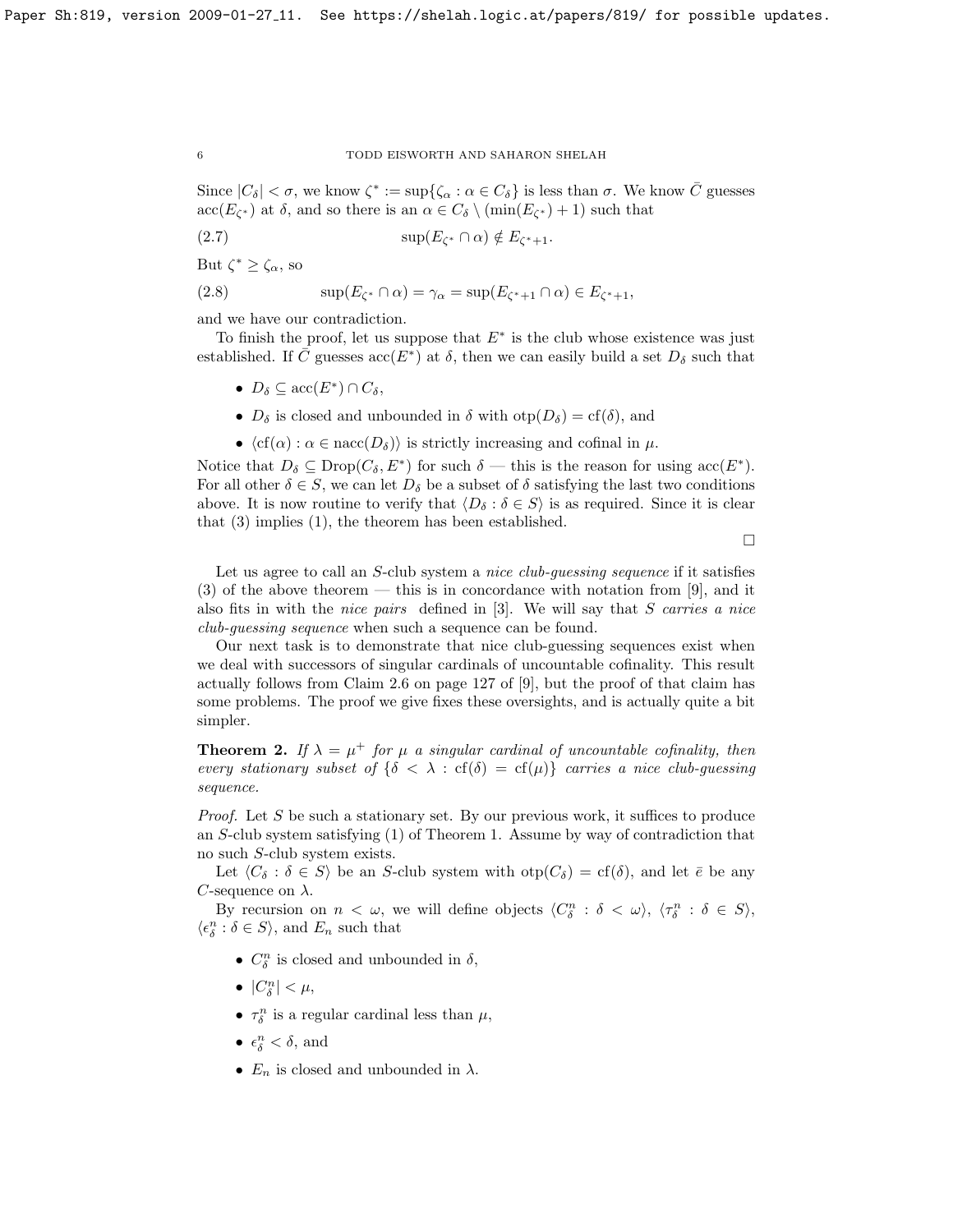We let  $\bar{C}^n$  denote  $\langle C_{\delta}^n : \delta \in S \rangle$ , and our initial set up has  $E_0 = \lambda$ ,  $\bar{C}^0 = \bar{C}$ ,  $\epsilon_{\delta}^0 = 0$ , and  $\tau_{\delta}^0 = 0$ .

Suppose we are given  $\overline{C}^n$ . By our assumption,  $\overline{C}^n$  does not satisfy the demands of our theorem, and so there are clubs  $E_n^0$  and  $E_n^1$  such that  $\bar{C}^n$  fails to guess  $E_n^0$ on  $E_n^1 \cap S$ . This means for any  $\delta \in E_n^1 \cap S$ , there are  $\epsilon < \delta$  and a regular  $\tau < \mu$ such that

(2.9) 
$$
\alpha \in \text{nacc}(C^n_\delta) \cap E^1_0 \setminus (\epsilon + 1) \Longrightarrow cf(\alpha) \leq \tau.
$$

We now define  $E_{n+1} = \text{acc}(E_n \cap E_n^0 \cap E_n^1)$ , define  $\epsilon_{\delta}^{n+1}$  to be the least such  $\epsilon$ , and define  $\tau_{\delta}^{n+1}$  to be the least  $\tau$  corresponding to  $\epsilon_{\delta}^{n+1}$ .

Now that  $E_{n+1}$  has been defined, we declare an ordinal  $\delta \in S$  to be *active at* stage  $n+1$  if  $\delta \in \text{acc}(E_{n+1})$ . For those  $\delta \in S$  that are inactive at stage  $n+1$ , we do nothing — set  $C_{\delta}^{n+1} = C_{\delta}^n$ ,  $\tau_{\delta}^{n+1} = \tau_{\delta}^n$ , and  $\epsilon_{\delta}^{n+1} = \epsilon_{\delta}^n$ .

For the remainder of this construction, we assume  $\delta$  is active at stage  $n+1$ . Let us say that ordinal  $\alpha < \delta$  needs attention at stage  $n + 1$  if

<span id="page-6-1"></span>(2.10) 
$$
\alpha \in \text{nacc}(C_{\delta}^n) \cap \text{acc}(E_{n+1}) \setminus \epsilon_{\delta}^{n+1} + 1.
$$

Notice that any ordinal requiring attention at this stage is necessarily of cofinality at most  $\tau_{\delta}^{n+1}$ .

Our construction of  $C_{\delta}^{n+1}$  commences by setting

(2.11) 
$$
D_{\delta}^{n} = \text{Drop}(C_{\delta}, E_{n+1}).
$$

This set  $D_{\delta}^{n}$  is still closed and unbounded in  $\delta$  since  $\delta$  is active, and if  $\alpha$  needed attention at this stage, then  $\alpha = \sup(E_{n+1} \cap \alpha)$  and therefore

$$
(2.12) \qquad \alpha \in \text{nacc}(D_{\delta}^n) \cap \text{acc}(E_{n+1}).
$$

In particular, the set  $\text{Fill}(\alpha, D_{\delta}^n, E_{n+1})$  is defined for any  $\alpha$  that needs attention at this stage.

To finish the construction, we define

(2.13) 
$$
C_{\delta}^{n+1} = D_{\delta}^{n} \cup \{\text{Fill}(\alpha, D_{\delta}^{n}[E], E_{n+1}) : \alpha \text{ needs attention }\}.
$$

The set  $C_{\delta}^{n+1}$  is clearly unbounded in  $\delta$ , and it is closed since it was obtained from  $D_{\delta}^{n}$  by gluing closed sets into "gaps" in  $D_{\delta}^{n}$ . It remains to see that  $|C_{\delta}^{n+1}| < \mu$ , and this follows by the estimate

(2.14) 
$$
\left|C_{\delta}^{n+1}\right| \leq \left|C_{\delta}^{n}\right| + \tau_{\delta}^{n+1} \cdot \left|C_{\delta}^{n}\right|.
$$

Thus, the recursion can continue.

Let  $E = \bigcap_{n \leq \omega} E_n$ , and choose  $\delta \in S \cap \text{acc}(E)$  such that  $\mu$  divides the order-type of  $\delta \cap E$ . Since  $E \subseteq \text{acc}(E_n)$  for all n, it follows that  $\delta$  is active at all stages of the construction. Let us define

(2.15) 
$$
\epsilon^* = \sup \{ \epsilon_\delta^n : n < \omega \} + 1,
$$

and

<span id="page-6-0"></span>(2.16) 
$$
\theta^* = \sup\{|C^n_\delta| : n < \omega\}.
$$

Since  $\aleph_0 < cf(\mu) = cf(\delta)$ , we know  $\epsilon^* < \delta$  and  $\theta^* < \mu$ . Since  $\delta \in acc(E)$  and  $\mu$ divides otp $(E \cap \delta)$ ,

$$
(2.17) \t\t\t |E \cap \delta \setminus \epsilon^*| = \mu,
$$

and an appeal to [\(2.16\)](#page-6-0) tells us that we can choose an ordinal  $\gamma$  such that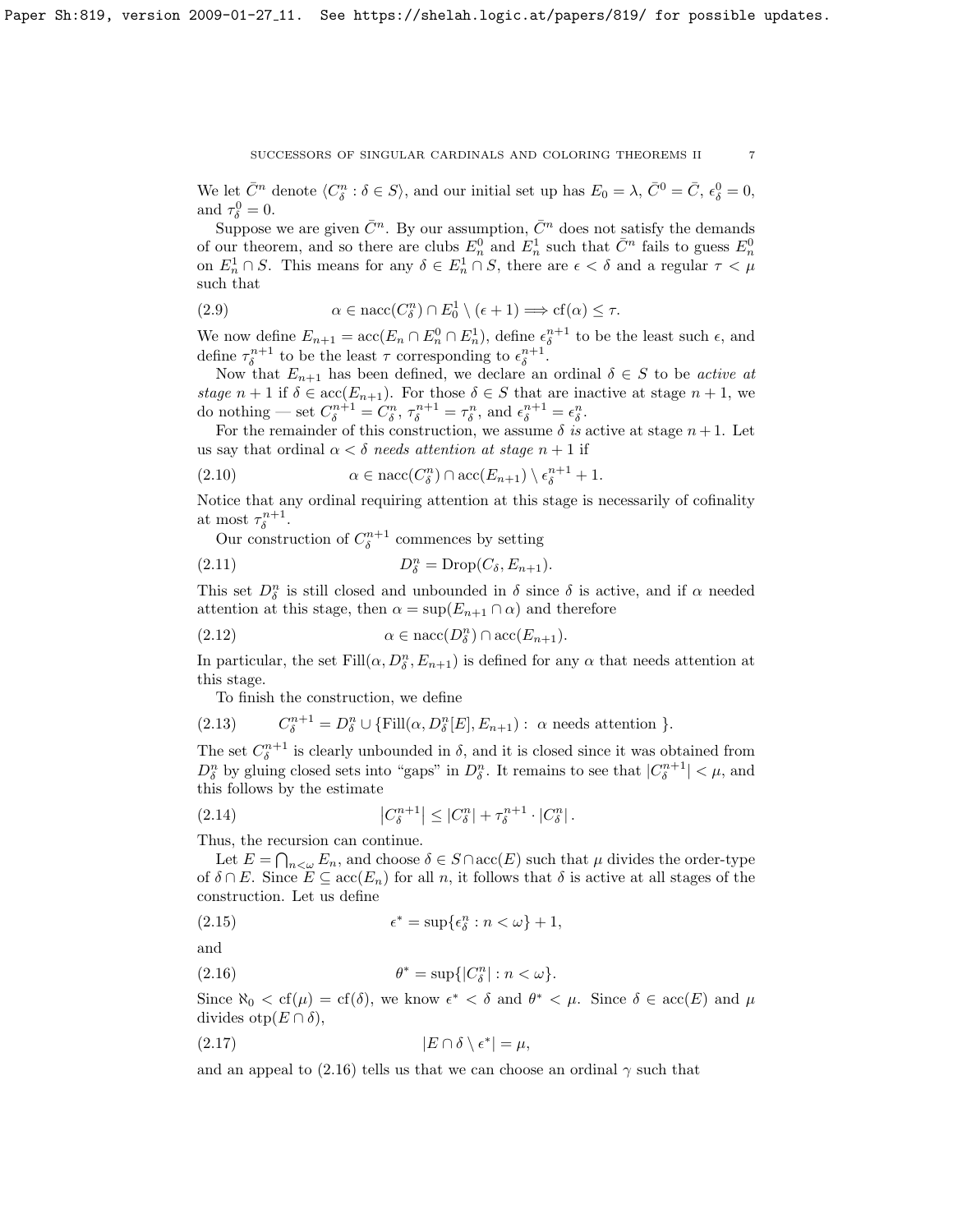$$
\bullet\ \ \gamma \in E
$$

• 
$$
\epsilon^* < \gamma < \delta
$$
, and

$$
\bullet \ \gamma \notin \bigcup\nolimits_{n<\omega} C_{\delta}^n.
$$

Our next move involves consideration of the sequence  $\langle \alpha_n : n \langle \omega \rangle$  of ordinals defined as

(2.18) 
$$
\alpha_n = \min(C_\delta^n \setminus \gamma).
$$

We will reach a contradiction by proving that this sequence of ordinals is strictly decreasing.

Note that  $\alpha_n$  is necessarily greater than  $\gamma$  by our choice of  $\gamma$ . This means that  $\alpha_n$  is an element of nacc( $C_{\delta}^n$ ). Moreover,

$$
\epsilon_{\delta}^{n+1} < \epsilon^* \le \alpha_n.
$$

Two possibilities now arise — either  $\alpha_n$  needs attention at stage  $n + 1$ , or it does not. We analyze each of these cases individually.

Case 1:  $\alpha_n$  does not need attention at stage  $n+1$ 

A glance at [\(2.10\)](#page-6-1) establishes that  $\alpha_n$  is not an element of  $\mathrm{acc}(E_{n+1})$ , and hence if we set  $\beta_n = \sup(\alpha_n \cap E_{n+1})$ , then  $\beta_n < \alpha_n$ . Now  $\gamma \in E \subseteq E_{n+1}$ , and therefore.

(2.20) γ ≤ β<sup>n</sup> < αn.

The ordinal  $\beta_n$  is in  $D^n_{\delta}$  which is itself a subset of  $C^{n+1}_{\delta}$  and so

$$
\alpha_{n+1} \le \beta_n < \alpha_n.
$$

Case 2:  $\alpha_n$  needs attention at stage  $n+1$ 

In this case, we have seen that  $\text{Fill}(\alpha_n, D_\delta^n, E_{n+1})$  is closed and unbounded in  $\alpha_n$ and included in  $C_{\delta}^{n+1}$ . Since  $\gamma$  must be strictly less than  $\alpha_n$ , we see

(2.22) 
$$
\gamma < \alpha_{n+1} \le \min(\mathrm{Fill}(\alpha_n, D_{\delta}^n, E_{n+1}) \setminus \gamma) < \alpha_n
$$

and again we have  $\alpha_{n+1} < \alpha_n$ .

We now have the desired contradiction, as  $\langle \alpha_n : n < \omega \rangle$  allegedly forms a strictly decreasing sequence of ordinals.

We now come to a very natural question that is still open.

<span id="page-7-1"></span>Question 2.4. Suppose  $\lambda = \mu^+$  for  $\mu$  singular of countable cofinality, and let S be a stationary subset of  $\{\delta < \lambda : cf(\mu) = \omega\}$ . Does S carry a nice club-guessing sequence?

This question is particular relevant for this paper because a positive answer would allow us to strengthen our results, as well as simplify the proof enormously by using the techniques of [\[3\]](#page-21-1). A positive answer follows easily from  $\Diamond(S)$ , but we leave the proof of this to the reader. The next theorem explores the extent to which we can obtain S-club systems with properties that approximate "niceness".

<span id="page-7-0"></span>**Theorem 3.** Let  $\lambda = \mu^+$  for  $\mu$  a singular cardinal of countable cofinality, and let S be a stationary subset of  $\{\delta < \lambda : cf(\delta) = \aleph_0\}$ . Further suppose that we have sequences  $\langle c_{\delta} : \delta \in S \rangle$  and  $\langle f_{\delta} : \delta \in S \rangle$  such that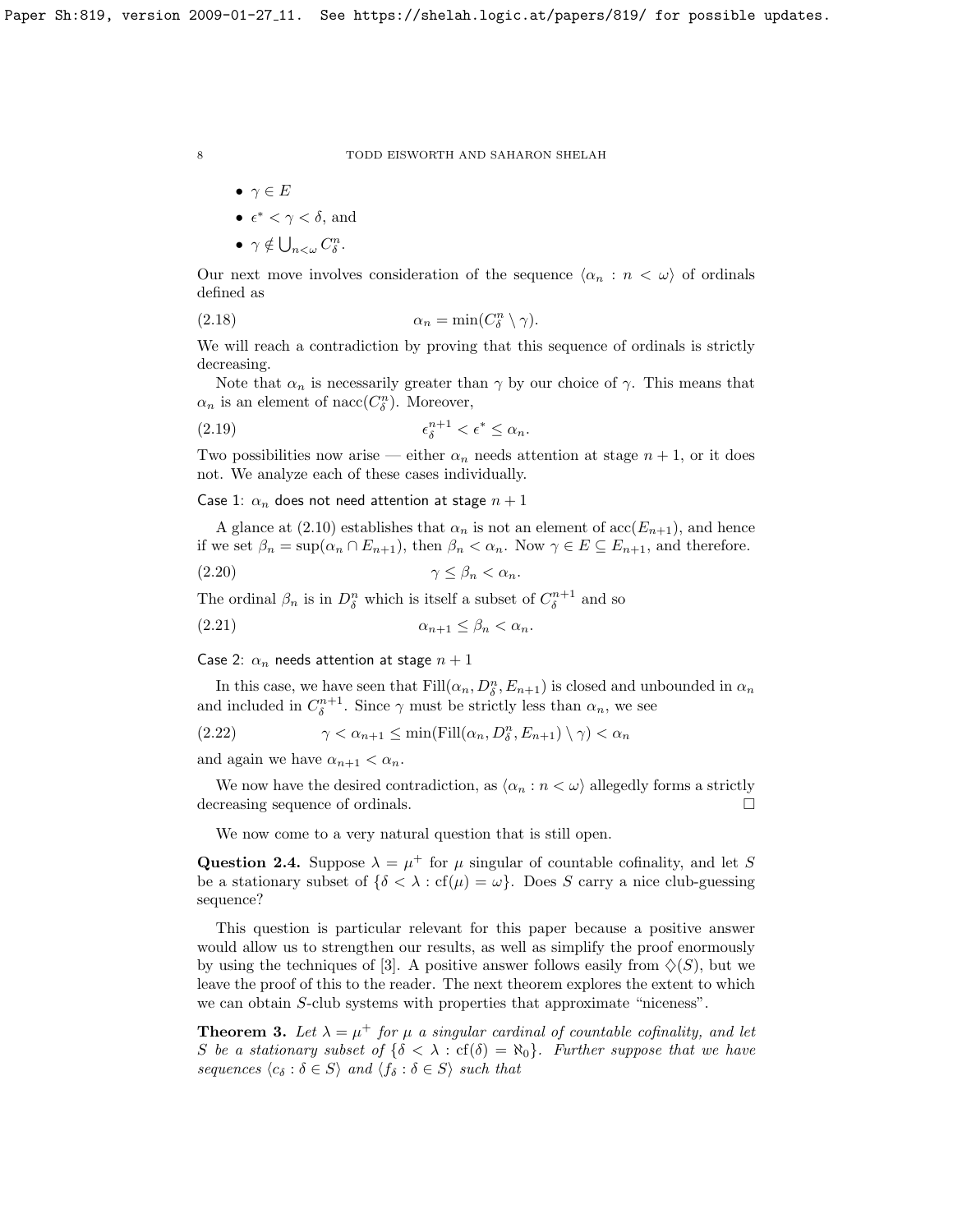- (1)  $c_{\delta}$  is an increasing function from  $\omega$  onto a cofinal subset of  $\delta$  (for convenience, we define  $c_{\delta}(-1)$  to be -1)
- (2)  $f_{\delta}$  maps  $\omega$  to the set of regular cardinals less than  $\mu$ , and
- (3) for every closed unbounded  $E \subseteq \lambda$ , there are stationarily many  $\delta \in S$  such that  $c_{\delta}(n) \in E$  for all  $n < \omega$ .

Then there is an S-club system  $\langle C_{\delta} : \delta \in S \rangle$  such that

- (4)  $c_{\delta}(n) \in C_{\delta}$  for all n,
- (5)  $|C_{\delta} \cap (c_{\delta}(n-1), c_{\delta}(n))| \leq f_{\delta}(n)$ , and
- (6) for every closed unbounded  $E \subseteq \lambda$ , there are stationarily many  $\delta \in S$  such that

(2.23)  $(\forall n < \omega)(\exists \alpha \in \text{nacc}(C_{\delta}) \cap E)$   $[c_{\delta}(n-1) < \alpha < c_{\delta}(n) \text{ and } cf(\alpha) > f_{\delta}(n)]$ 

We can get a picture of the case of most interest to us in the following manner. First, notice that the functions  $\langle c_{\delta} : \delta \in S \rangle$  are essentially a "standard" clubguessing sequence of the sort we know exist. Given  $\delta \in S$ , the sequence  $c_{\delta}$  chops  $\delta$ into an  $\omega$  sequence of half-open intervals of the form  $(c_{\delta}(n-1), c_{\delta}(n))$ . If we define

(2.24) 
$$
I_{\delta}(n) := (c_{\delta}(n-1), c_{\delta}(n)),
$$

then  $C_{\delta}$  is constructed so that  $C_{\delta} \cap I_{\delta}(n)$  is of cardinality at most  $f_{\delta}(n)$ . The club-guessing property tells us that for any closed unbounded  $E \subseteq \lambda$ , there are stationarily many  $\delta \in S$  such that for each  $n < \omega$ ,  $E \cap \text{nacc}(C_{\delta}) \cap I_{\delta}(n)$  contains an ordinal of cofinality greater than  $f_{\delta}(n)$ . In particular, if the sequence  $\langle f_{\delta}(n) : n < \omega \rangle$ increases to  $\mu$  for all  $\delta \in S$ , then for every closed unbounded  $E \subseteq \lambda$  there are stationarily many  $\delta \in S$  such that for any  $\tau < \mu$ ,

(2.25) 
$$
\{\alpha \in E \cap \text{nacc}(C_{\delta}) : \text{cf}(\alpha) > \tau\}
$$
 is unbounded in  $\delta$ .

This almost gives us the assumptions needed to apply Theorem [1;](#page-3-1) the problem, however, is that our hypotheses admit the possibility that  $C_{\delta}$  is of cardinality  $\mu$ , and this takes us out of the purview of Theorem [1.](#page-3-1)

Proof. Our starting point for this proof is the bare-bones sketch of a similar proof given for Claim 2.8 on page 131 of [\[9\]](#page-22-1). By way of contradiction, assume that there is no such family  $\langle C_{\delta} : \delta \in S \rangle$ . The proof will require us to construct many S-club systems in an attempt to produce the desired object; let us agree to say that an S-club system satisfies the structural requirements of Theorem [3](#page-7-0) if conditions (4) and (5) hold, and say it satisfies the club-guessing requirements of Theorem [3](#page-7-0) if condition (6) holds.

The main thrust of our construction is to define objects  $E_{\zeta}$  and  $\bar{C}^{\zeta} = \langle C_{\delta}^{\zeta} : \delta \in S \rangle$ by induction on  $\zeta < \omega_1$ . The sets  $E_{\zeta}$  will be closed unbounded in  $\lambda$ , while each  $\bar{C}^{\zeta}$ will be an S-club system satisfying the structural requirements of Theorem [3.](#page-7-0) Our convention is that *stage*  $\zeta$  refers to the process of defining  $\overline{C}^{\zeta+1}$  and  $E_{\zeta+1}$  from  $\overline{C}^{\zeta}$ and  $E_{\zeta}$ . The reader should also be warned that several auxiliary objects will be defined along the way.

## Construction

Initial set-up

We set  $E_0 = \lambda$  and  $C_{\delta}^0 = \{c_{\delta}(n) : n < \omega\}$  for each  $\delta \in S$ .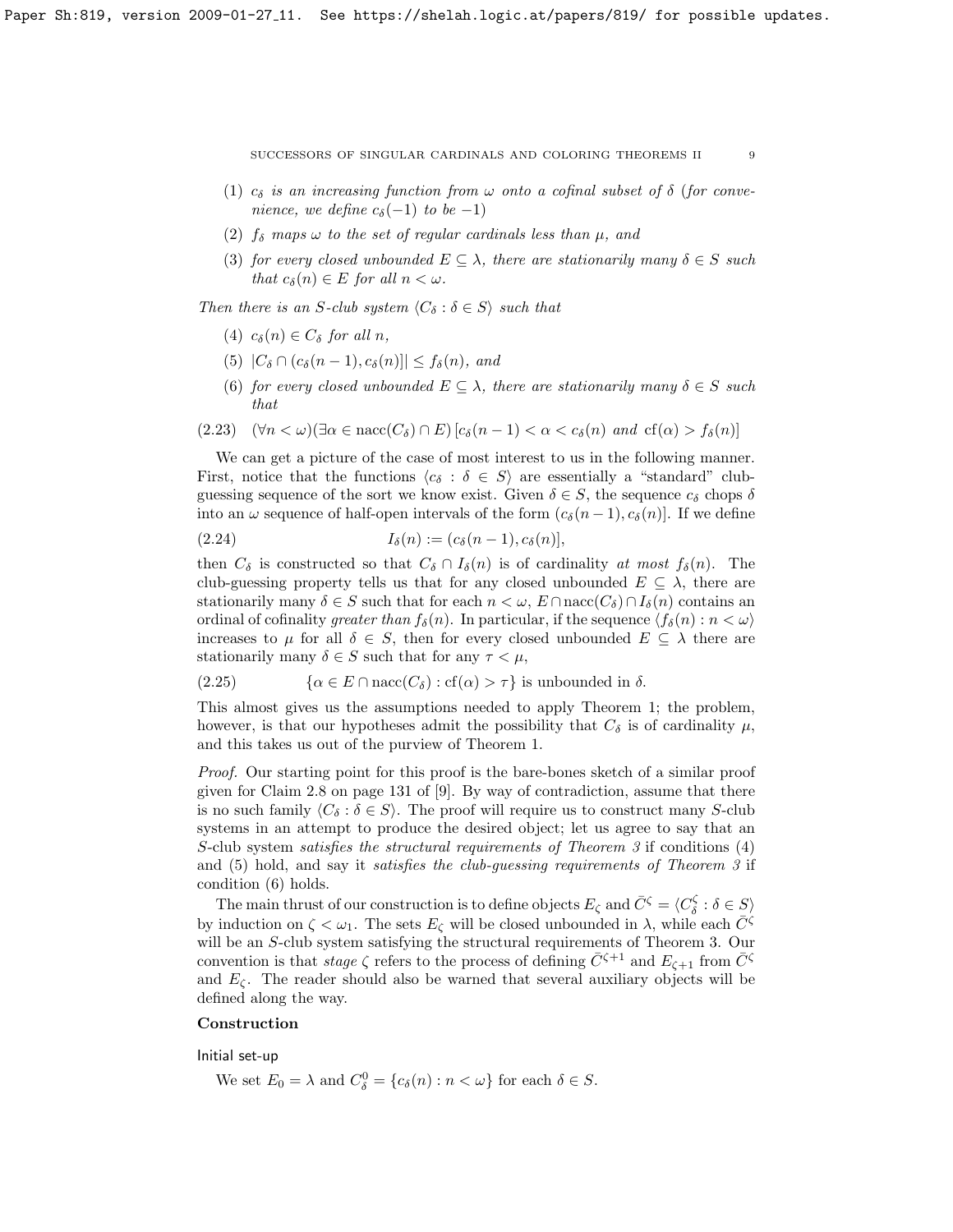Stage  $\zeta$  — defining  $E_{\zeta+1}$  and  $\bar{C}^{\zeta+1}$ 

We assume that  $\bar{C}^{\zeta}$  is an S-club system satisfying the structural requirements of Theorem [3,](#page-7-0) and  $E_{\zeta}$  is a closed unbounded subset of  $\lambda$ . We have assumed that Theorem [3](#page-7-0) fails, and so there are closed unbounded subsets  $E_{\zeta}^0$  and  $E_{\zeta}^1$  of  $\lambda$  such that for each  $\delta \in E^0_{\zeta} \cap S$ , there is an  $n < \omega$  such that

$$
(2.26) \qquad \alpha \in \text{nacc}(C_{\delta}) \cap E_{\zeta}^{1} \cap I_{\delta}(n) \Longrightarrow \text{cf}(\alpha) \le f_{\delta}(n).
$$

We define

(2.27) 
$$
E_{\zeta+1} := \mathrm{acc}(E_{\zeta} \cap E_{\zeta}^0 \cap E_{\zeta}^1).
$$

Let us agree to say that an ordinal  $\delta \in S$  is active at stage  $\zeta$  if  $C_{\delta}^0 \subseteq \text{acc}(E_{\zeta+1}),$ and note that the set of such  $\delta$  is stationary. If  $\delta \in S$  is inactive at stage  $\zeta$ , then we do nothing and let  $C_{\delta}^{\zeta+1} = C_{\delta}^{\zeta}$ .

If  $\delta$  is active at stage  $\zeta$ , then we know  $\delta \in E_{\zeta}^0$  and so there is a least  $n(\delta, \zeta) < \omega$ such that

$$
(2.28) \qquad \alpha \in \operatorname{nacc}(C_{\delta}^{\zeta}) \cap E_{\zeta}^{1} \cap I_{\delta}(n(\delta, \zeta)) \Longrightarrow cf(\alpha) \le f_{\delta}(n(\delta, \zeta)).
$$

The construction of  $C_{\delta}^{\zeta+1}$  will modify  $C_{\delta}^{\zeta}$  only on the interval  $I_{\delta}(n(\delta,\zeta))$ , that is, we ensure that

<span id="page-9-0"></span>(2.29) 
$$
C_{\delta}^{\zeta+1} \cap (\delta \setminus I_{\delta}(n(\delta,\zeta))) = C_{\delta}^{\zeta} \cap (\delta \setminus I_{\delta}(n(\delta,\zeta))).
$$

Our next step is to define

(2.30) 
$$
D_{\delta}^{\zeta} = \text{Drop}(C_{\delta}^{\zeta} \cap I_{\delta}(n(\delta, \zeta)), E_{\zeta+1} \cap I_{\delta}(n(\delta, \zeta))).
$$

Note that  $D_{\delta}^{\zeta}$  is a closed unbounded subset of  $c_{\delta}(n(\delta,\zeta))$  of cardinality at most  $f_\delta(n(\delta, \zeta)).$ 

We still have some distance to traverse before arriving at  $C_{\delta}^{\zeta+1}$  — one should think of  $D_{\delta}^{\zeta}$  as being the first approximation to how  $C_{\delta}^{\zeta+1}$  will look on the interval  $I_{\delta}(n(\delta,\zeta))$ . To finish, let us say that an element  $\alpha$  of  $D_{\delta}^{\zeta}$  needs attention if

- $\alpha \in \text{acc}(E_{\zeta+1}) \cap \text{nacc}(D_{\delta}^{\zeta}),$  and
- cf( $\alpha$ )  $\leq f_{\delta}(n(\delta,\zeta)).$

If  $\alpha$  needs attention, then  $Fill(\alpha, C^{\zeta}_{\delta} \cap I_{\delta}(n(\delta, \zeta)), E_{\zeta+1} \cap I_{\delta}(n(\delta, \zeta))$  is closed and unbounded in  $\text{Gap}(\alpha, C_\delta^{\zeta})$  and of cardinality  $cf(\alpha) \leq f_\delta(n(\delta, \zeta))$ . We define

$$
(2.31) \ \ A_{\delta}^{\zeta} = D_{\delta}^{\zeta} \cup \{ \mathrm{Fill}(\alpha, C_{\delta}^{\zeta} \cap I_{\delta}(n(\delta, \zeta)), E_{\zeta+1} \cap I_{\delta}(n(\delta, \zeta)) : \alpha \mathrm{ needs attention } \}.
$$

Since the needed instances of "Fill" are always a closed subsets lying in a "gap" of  $D_{\delta}^{\zeta}$ , the set  $A_{\delta}^{\zeta}$  is still closed and unbounded in  $c_{\delta}(n(\delta, \zeta))$ . Also, simple cardinality estimates tell us

(2.32) 
$$
\left| A_{\delta}^{\zeta} \right| \leq f_{\delta}(n(\delta, \zeta)).
$$

We now define  $C_{\delta}^{\zeta+1}$  piecewise — as indicated in [2.29,](#page-9-0) we do nothing outside of the interval  $I_{\delta}(n(\delta,\zeta))$ , while we set

(2.33) 
$$
C^{\zeta+1} \cap I_{\delta}(n(\delta,\zeta)) = A_{\delta}^{\zeta}.
$$

So defined, our S-club system  $\bar{C}^{\zeta+1}$  satisfies the structural requirements of Theorem [3](#page-7-0) and the construction continues.

 $\bar{C}^\zeta$  and  $E_\zeta$  for  $\zeta$  limit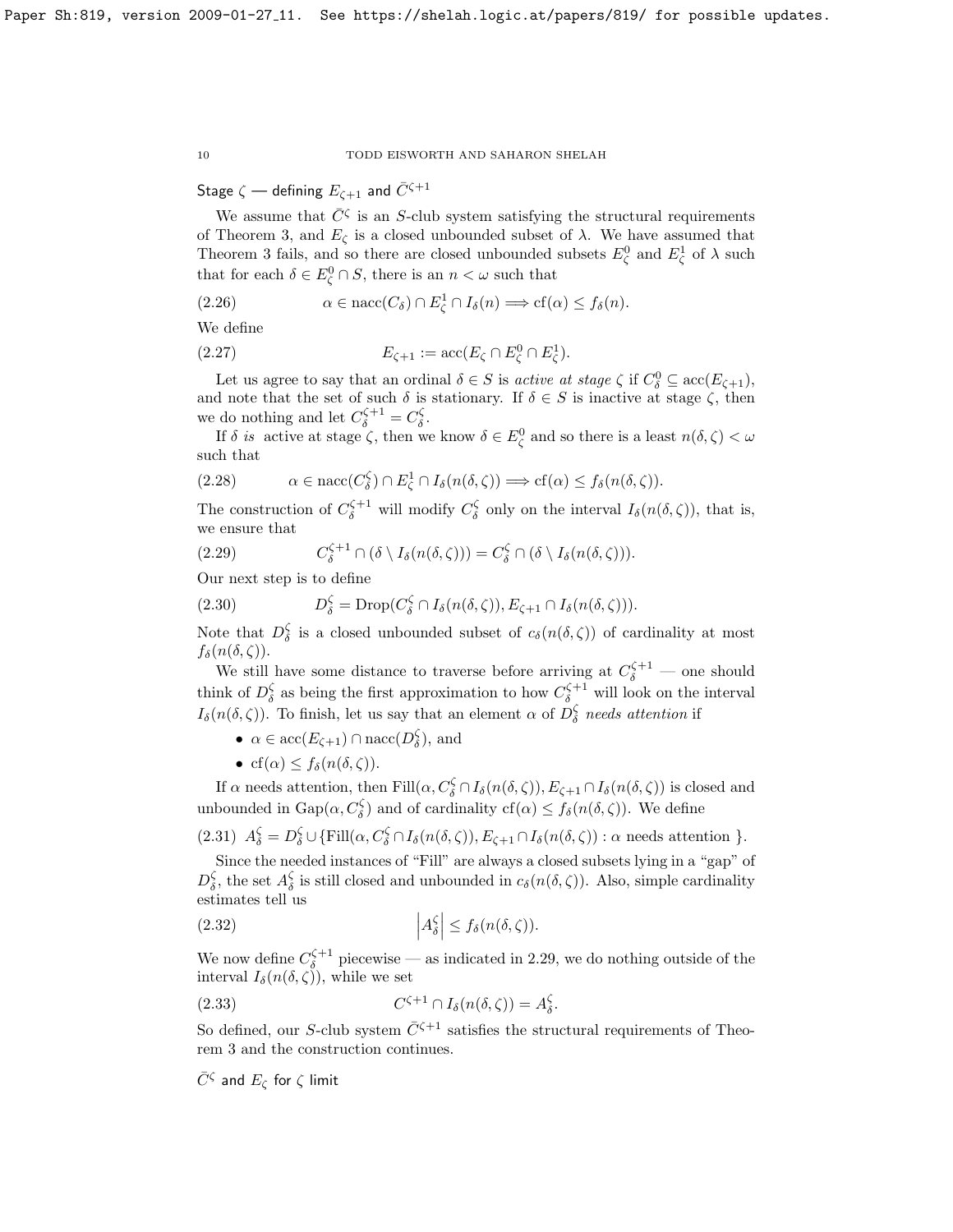We begin by setting  $E_{\zeta} = \bigcap_{\xi < \zeta} E_{\xi}$ . Next, for each  $\delta \in S$  we let  $C_{\delta}^{\zeta}$  be the closure in  $\delta$  of

(2.34) 
$$
\{\alpha : \alpha \in C_{\delta}^{\xi} \text{ for all sufficiently large } \xi < \zeta\}.
$$

The set  $C_{\delta}^{\zeta}$  defined above is closed in  $\delta$  by definition. Since it contains  $C_{\delta}^0$ , it is also unbounded. Finally,

(2.35) 
$$
C_{\delta}^{\zeta} \cap I_{\delta}(n) \subseteq \bigcup_{\xi < \zeta} C_{\delta}^{\xi} \cap I_{\delta}(n).
$$

Since  $\zeta$  is countable and  $f_{\delta}(n)$  is a cardinal, it follows that

(2.36) 
$$
\left|C_{\delta}^{\zeta} \cap I_{\delta}(n)\right| \leq f_{\delta}(n)
$$

for all *n*, and therefore  $\langle C_{\delta}^{\zeta} : \delta \in S \rangle$  satisfies the structural requirements of Theorem [3.](#page-7-0)

## End Construction

Having constructed  $\overline{C}$ <sup> $\zeta$ </sup> and  $E_{\zeta}$  for all  $\zeta < \omega_1$ , we turn now to obtaining a contradiction. Let us define

(2.37) 
$$
E^* := \bigcap_{\zeta < \omega_1} E_{\zeta}.
$$

It is clear that  $E^*$  is club in  $\lambda$ , and so there is a  $\delta \in S$  such that

<span id="page-10-0"></span>(2.38) 
$$
C_{\delta}^{0} \subseteq \{\alpha < \lambda : \mu \text{ divides } \text{otp}(E^* \cap \alpha)\}.
$$

Let us fix such a  $\delta$ , and note that

<span id="page-10-1"></span>(2.39) 
$$
|E^* \cap I_\delta(n)| = \mu \text{ for all } n < \omega.
$$

For each  $\zeta < \omega_1$ , we know from [\(2.38\)](#page-10-0) that  $\delta$  is active at each stage  $\zeta < \omega_1$ . In particular,  $n(\delta, \zeta)$  is defined for all  $\zeta < \omega_1$  and hence there is a least  $n^* < \omega$ such that  $n(\delta, \zeta) = n^*$  for infinitely many  $\zeta$ . Let  $\langle \zeta_n : n \langle \omega \rangle$  list the first  $\omega$  such ordinals, and let  $\zeta^* = \sup{\{\zeta_n : n < \omega\}}$ .

Choose an ordinal  $\beta^* \in E^* \cap I_{\delta}(n^*) \setminus \bigcup_{\xi \leq \zeta^*} C_{\delta}^{\xi}$  — this is possible because of [\(2.39\)](#page-10-1), as

(2.40) 
$$
\left|\bigcup_{\xi<\zeta^*}C_{\delta}^{\xi}\cap I_{\delta}(n^*)\right|\leq\aleph_0\cdot f_{\delta}(n^*)<\mu.
$$

Finally define

(2.41) 
$$
\beta_n := \min(C_{\delta}^{\zeta_n} \setminus \beta^*)
$$

for each  $n < \omega$ . Notice that our choice of  $\beta^*$  guarantees that  $\beta^*$  is strictly less than  $\beta_n$  for all *n*.

**Claim 2.5.** For each *n*, we have  $\beta_{n+1} < \beta_n$ .

Proof. Fix n. It is clear from our construction that

(2.42) 
$$
\min(C_{\delta}^{\zeta_n+1} \setminus \beta^*) = \min(C_{\delta}^{\zeta_{n+1}} \setminus \beta^*) = \beta_{n+1}
$$

because  $\beta^* \in I_{\delta}(n^*)$  and  $n(\delta, \xi) \neq n^*$  if  $\zeta_n < \xi < \zeta_{n+1}$ .

We now track what happens to  $\beta_n$  during stage  $\zeta_n$  by splitting into two cases.

Case 1:  $\beta_n \notin \mathrm{acc}(E_{\zeta_n+1}).$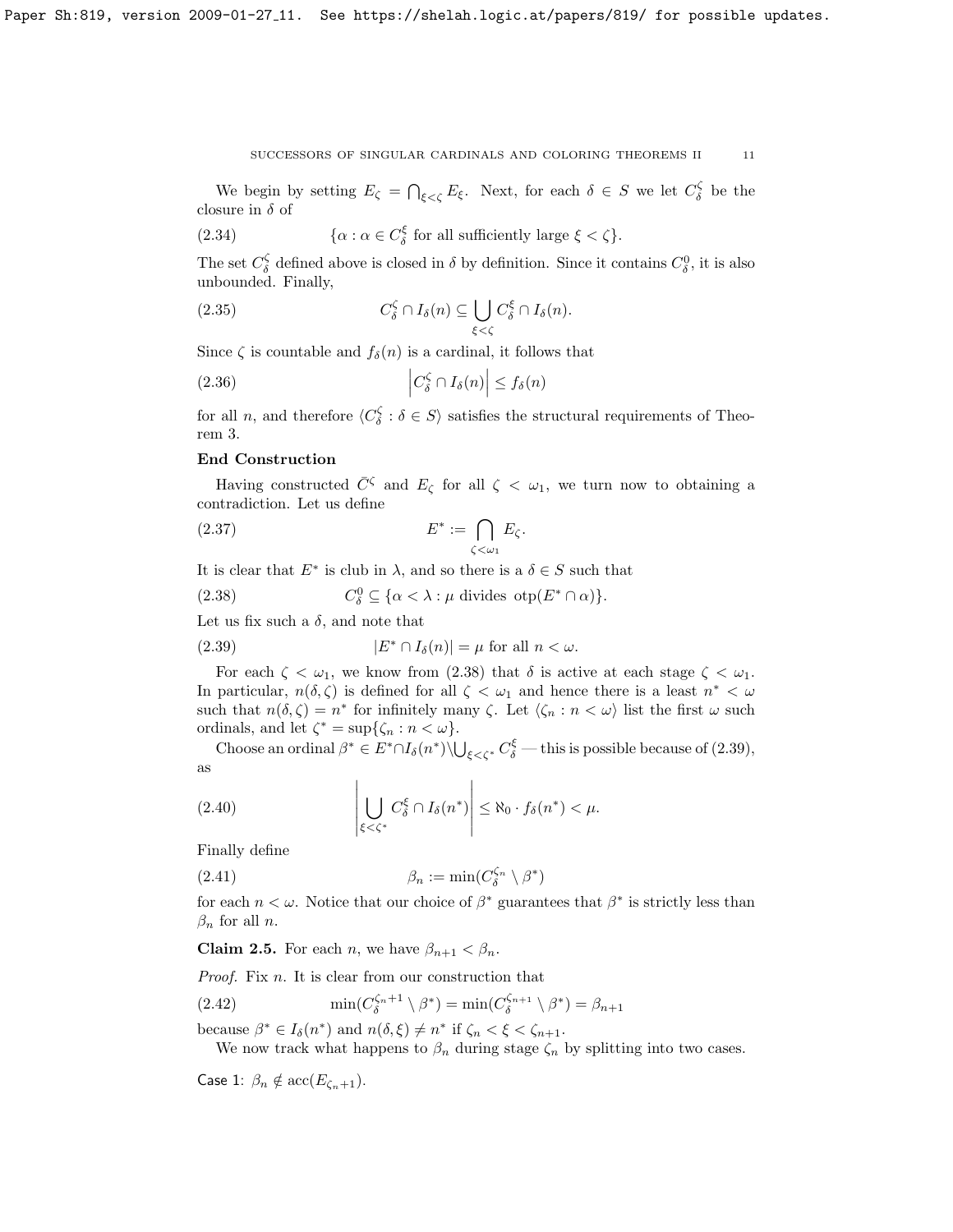In this case, we note that since  $\beta^* \in E_{\zeta_n+1}$  we have

(2.43) 
$$
\beta^* \leq \sup(\beta_n \cap E_{\zeta_n+1}) < \beta_n.
$$

Since  $\beta^* \notin C^{\zeta_n+1}$  while

(2.44) 
$$
\sup(\beta_n \cap E_{\zeta_n+1}) \in D_{\delta}^{\zeta_n+1} \subseteq C_{\delta}^{\zeta_n+1},
$$

it follows that  $\beta^* < \beta_{n+1} < \beta_n$  and we are done.

Case 2:  $\beta_n \in \text{acc}(E_{\zeta_n+1})$ .

Since  $\beta^* < \beta_n$ , the definition of  $\beta_n$  tells us that  $\beta_n$  must be in nacc( $C_{\delta}^{\zeta_n}$ ). Also, both  $\delta$  and  $\beta_n$  are in  $E_{\zeta_n+1}$ , so in particular  $\delta \in E_{\zeta_n}^0$  and  $\beta_n \in E_{\zeta_n}^1$ . This tells us  $cf(\beta_n) \leq f_\delta(n(\delta,\zeta_n)).$ 

By our case hypothesis,  $\beta_n = \sup(E_{\zeta_n+1} \cap \beta_n)$  and so  $\beta_n \in D_{\delta}^{\zeta_n}$  and

(2.45) 
$$
\beta_n = \min(D_{\delta}^{\zeta_n} \setminus \beta^*) > \beta^*.
$$

We conclude

(2.46) β<sup>n</sup> ∈ nacc(Dζ<sup>n</sup> ),

and so  $\beta_n$  needs attention during the construction of  $C_{\delta}^{\zeta_n+1}$ . In particular,

(2.47) Fill 
$$
\left(\beta_n, C_{\delta}^{\zeta} \cap I_{\delta}(n(\delta, \zeta)), E_{\zeta+1} \cap I_{\delta}(n(\delta, \zeta))\right) \subseteq C_{\delta}^{\zeta_n+1}
$$

and so

(2.48) 
$$
C_{\delta}^{\zeta_n+1} \cap (\beta^*, \beta_n) \neq \emptyset.
$$

We conclude

(2.49) 
$$
\beta^* < \beta_{n+1} = \min(C_{\delta}^{\zeta_n+1} \setminus \beta^*) = \min(C_{\delta}^{\zeta_{n+1}} \setminus \beta^*) < \beta_n
$$
as required.

Using the preceding claim, we get a strictly decreasing set of ordinals. This is absurd, and Theorem [3](#page-7-0) is established.

Club-guessing systems structured like those provided by Theorem [3](#page-7-0) will occupy our attention for the rest of this paper, so we will give them a name.

<span id="page-11-0"></span>**Definition 2.6.** Let  $\lambda = \mu^+$  for  $\mu$  singular of countable cofinality, and let S be a stationary subset of  $\{\delta < \lambda : cf(\delta) = \aleph_0\}$ . An S-club system  $\langle C_\delta : \delta \in S \rangle$  is well-formed if there is a function  $f_{\overline{C}} : \omega \to \mu$  and functions  $c_{\delta} : \omega \to \delta$  for each  $\delta \in S$  such that such that

- (1)  $c_{\delta}$  is strictly increasing with range cofinal in  $\delta$
- (2)  $\langle f_{\bar{C}}(n) : n < \omega \rangle$  is a strictly increasing sequence of regular cardinals cofinal in  $\mu$
- (3) for each n,  $|C_{\delta} \cap (c_{\delta}(n-1), c_{\delta}(n))| \leq f_{\overline{C}}(n)$
- (4) for each n, if  $\alpha \in \text{nacc}(C_\delta \cap (c_\delta(n-1), c_\delta(n))$  then  $cf(\alpha) > f_{\overline{C}}(n)$
- (5) if E is closed and unbounded in  $\lambda$ , then there are stationarily many  $\delta \in S$ such that

(2.50) 
$$
E \cap \text{nacc}(C_{\delta}) \cap (c_{\delta}(n-1), c_{\delta}(n)) \neq \emptyset \text{ for all } n < \omega.
$$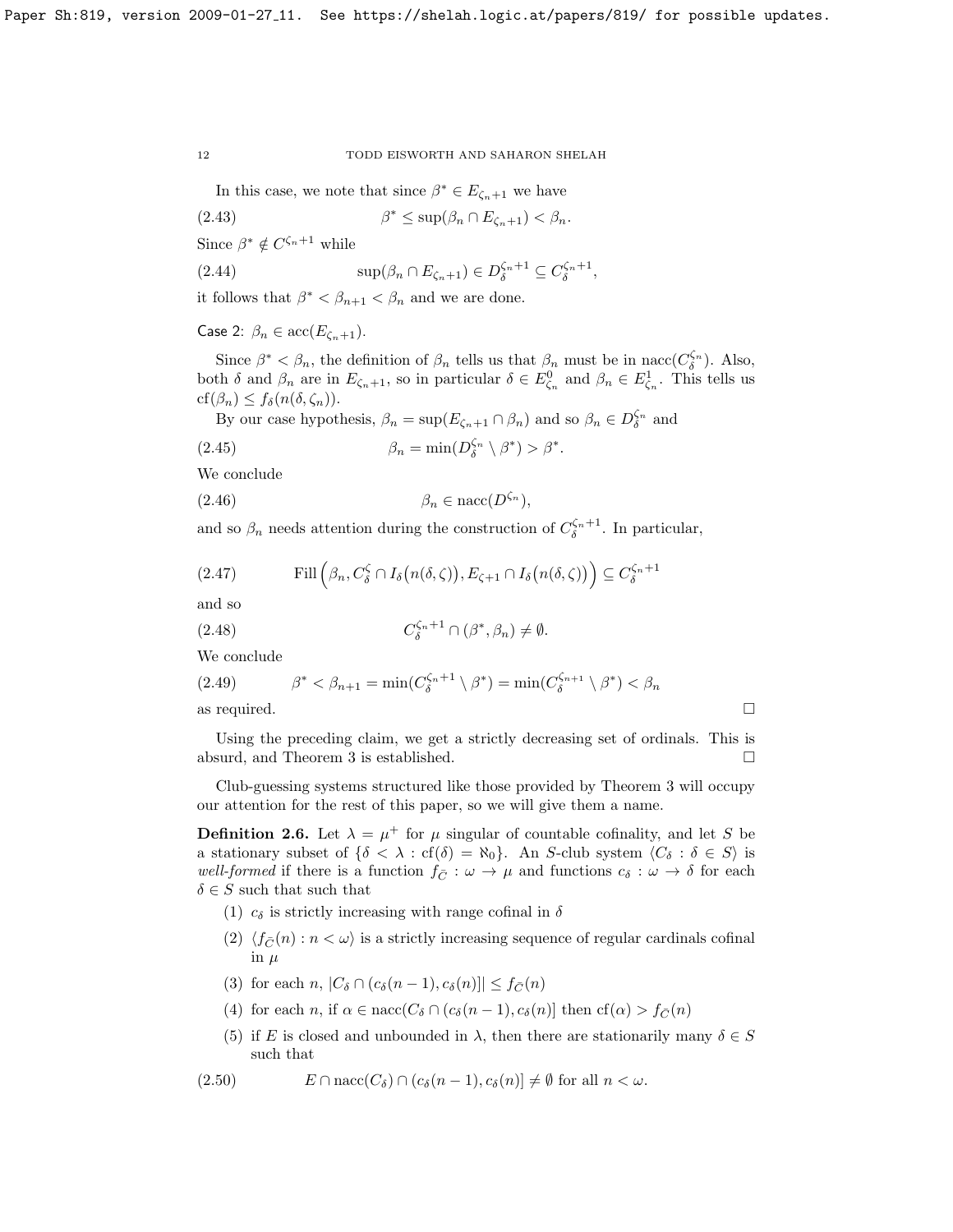If there is a well-formed S-club system, then we say that S carries a well-formed club-quessing sequence. We continue to use the notation  $I_{\delta}(n)$  to indicate the interval  $(c_{\delta}(n-1), c_{\delta}(n))$  (where our convention is that  $c(-1) = -1$ ), and refer to this sequence of intervals as the interval structure of  $C_{\delta}$ . The function  $f_{\bar{C}}$  is said to *measure*  $\overline{C}$ .

**Proposition 2.7.** Let S be a stationary subset of  $\{\delta \leq \lambda : cf(\delta) = \aleph_0\}$  where  $\lambda = \mu^+$  with  $\mu$  singular of countable cofinality. If  $f : \omega \to \mu$  enumerates a strictly increasing sequence of regular cardinals that is cofinal in  $\mu$ , then S carries a wellformed club-guessing sequence that is measured by f.

*Proof.* For each  $\delta \in S$ , we set  $f_{\delta} = f$  and apply Theorem [3](#page-7-0) to any relevant choice for  $\langle c_{\delta} : \delta \in S \rangle$ . The S-club system  $\langle C_{\delta} : \delta \in S \rangle$  that arises need not satisfy condition (4) of Definition [2.6,](#page-11-0) so for each  $\delta \in S$  we define

(2.51) 
$$
D_{\delta}^* = {\alpha \in \text{nacc}(C_{\delta}) : \text{ if } \alpha \in I_{\delta}(n), \text{ then cf}(\alpha) > f_{\delta}(n)},
$$

and let  $D_{\delta}$  equal the closure of  $D_{\delta}^*$  in  $\delta$ . The proof that  $\langle D_{\delta} : \delta \in S \rangle$  is as required is routine and left to the reader.  $\hfill \square$ 

We remark that any S-club system  $\langle C_{\delta} : \delta \in S \rangle$  providing a positive answer to Question [2.4](#page-7-1) is also essentially well-formed — given any increasing function  $f$ mapping  $\omega$  onto a set of regular cardinals cofinal in  $\mu$ , it is straightforward to "thin out" the  $C_{\delta}$  to get a well-formed S-club system D measured by f.

We move now to some terminology concerning club-guessing ideals taken from [\[9\]](#page-22-1). We start with a basic definition.

**Definition 2.8.** Let  $\bar{C} = \langle C_{\delta} : \delta \in S \rangle$  be an S-club system for S a stationary subset of some cardinal  $\lambda$ , and suppose  $\overline{I} = \langle I_\delta : \delta \in S \rangle$  is a sequence such that  $I_\delta$ is an ideal on  $C_{\delta}$  for each  $\delta \in S$ . The ideal  $id_p(\overline{C}, \overline{I})$  consists of all sets  $A \subseteq \lambda$  such that for some closed unbounded  $E \subseteq \lambda$ ,

$$
(2.52) \t\t \delta \in S \cap E \Longrightarrow E \cap A \cap C_{\delta} \in I_{\delta}.
$$

<span id="page-12-0"></span>**Proposition 2.9.** Suppose  $\lambda = \mu^+$  for  $\mu$  singular of countable cofinality, and let  $\overline{C}$  be a well-formed S-club system for some stationary  $S \subseteq {\delta < \lambda : cf(\delta) = \aleph_0}$ . Let  $I_{\delta}$  be the ideal on  $C_{\delta}$  generated by sets of the form

(2.53) 
$$
\{ \gamma \in C_{\delta} : \gamma \in \text{acc}(C_{\delta}) \text{ or } \text{cf}(\gamma) < \alpha \text{ or } \gamma < \beta \}
$$

for  $\alpha < \mu$  and  $\beta < \delta$ . Then  $\mathrm{id}_p(\overline{C}, \overline{I})$  is a proper ideal.

*Proof.* We need to verify that  $\lambda \notin id_p(\overline{C}, \overline{I})$ . If we unpack the meaning of this, we see that we need that for every closed unbounded  $E \subseteq \lambda$ , there is a  $\delta \in S$  such that  $E \cap C_{\delta} \notin I_{\delta}$ . This means that for each  $\alpha < \mu$  and  $\beta < \delta$ , there needs to be  $a \gamma \in E \cap \text{nacc}(C_{\delta})$  greater than  $\beta$  with cofinality greater than  $\alpha$ , and this follows immediately from the definition of well-formed.

With the preceding proposition in mind, if we say that  $(\bar{C}, \bar{I})$  is a well-formed S-club system, we mean that  $\overline{C}$  is as in Definition [2.6,](#page-11-0) and  $\overline{I} = \langle I_{\delta} : \delta \in S \rangle$  is the sequence of ideals defined as in Proposition [2.9.](#page-12-0) The ideals  $id_p(\bar{C}, \bar{I})$  for well-formed  $(\bar{C}, \bar{I})$  lie at the heart of the coloring theorems presented in the sequel.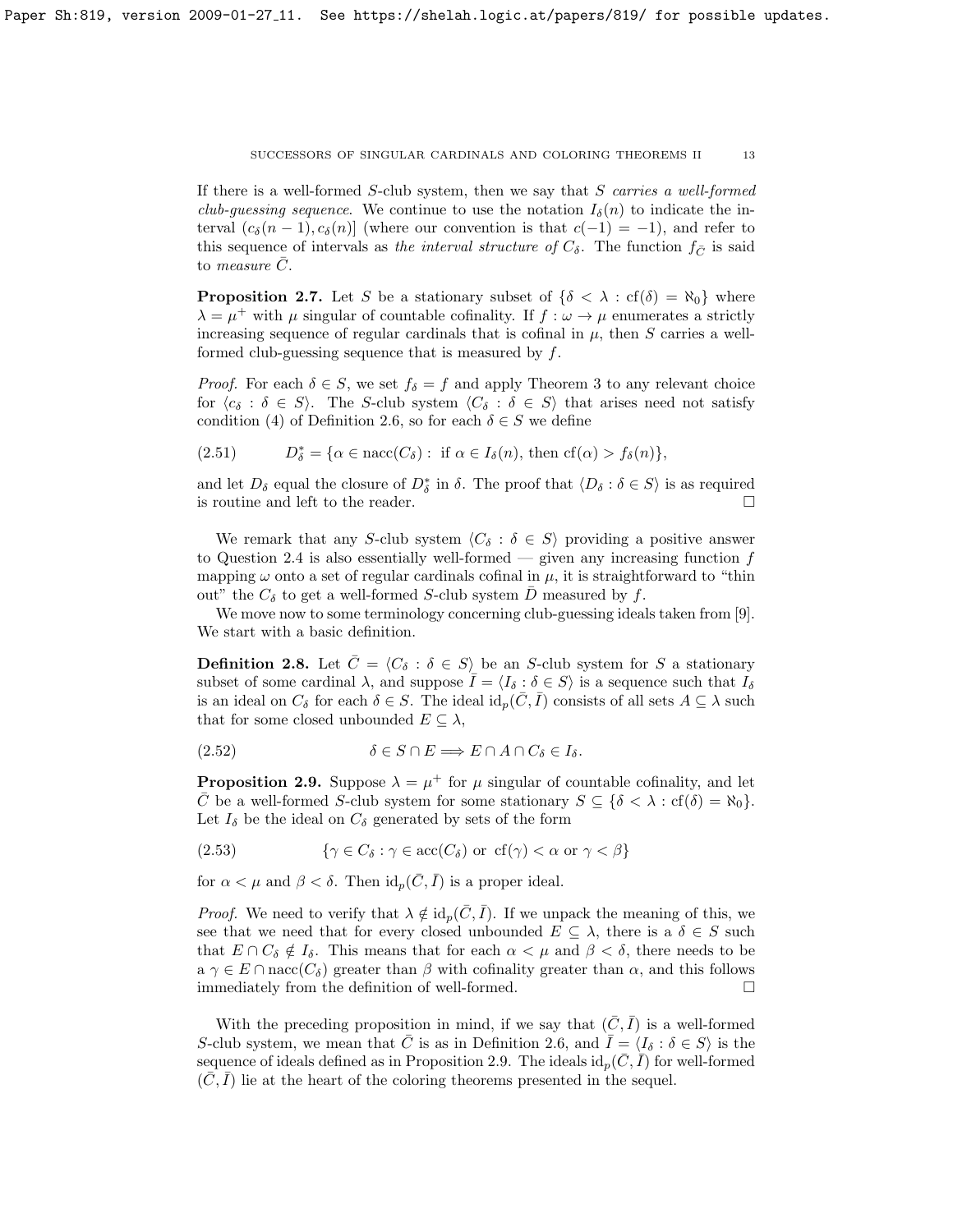#### 3. Parameterized Walks

In this section, we develop a generalization of Todorčević's technique of minimal walks [\[11,](#page-22-3) [12,](#page-22-4) [13\]](#page-22-5). The notation is a bit cumbersome, but this seems to be unavoidable given the complexity of the ideas we are trying to voice.

**Definition 3.1.** Let  $\lambda$  be a cardinal. A *generalized C-sequence* is a family

$$
\langle e^n_\alpha:\alpha<\lambda, n<\omega\rangle
$$

such that for each  $\alpha < \lambda$  and  $n < \omega,$ 

- $e^n_\alpha$  is closed unbounded in  $\alpha$ , and
- $e^n_\alpha \subseteq e^{n+1}_\alpha$ .

The next lemma connects the above definition with concepts from the preceding section.

**Lemma 3.2.** Let  $\lambda = \mu^+$  for  $\mu$  singular of countable cofinality, and let  $(\bar{C}, \bar{I})$  be a well-formed S-club system for some stationary  $S \subseteq \lambda$  consisting of ordinals of countable cofinality. There is a generalized C-sequence  $\langle e^n_\alpha : \alpha < \lambda, n < \omega \rangle$  such that

- $|e^n_\alpha| \leq \text{cf}(\alpha) + f_{\overline{C}}(n) + \aleph_1$ , and
- $\delta \in S \cap e^n_\alpha \Longrightarrow C_\delta \cap I_\delta(n) \subseteq e^n_\alpha.$

*Proof.* We will obtain  $e^n_\alpha$  as the closure (in  $\alpha$ ) of a union of approximations  $e^n_\alpha[\beta]$ for  $\beta < \omega_1$ . We start by letting  $e_\alpha$  be closed unbounded in  $\alpha$  of order-type cf( $\alpha$ ) for each  $\alpha < \lambda$ . The construction proceeds as follows:

$$
e_{\alpha}^{0}[0] = e_{\alpha}
$$
  
\n
$$
e_{\alpha}^{n}[\beta + 1] = \text{closure in } \alpha \text{ of } e_{\alpha}^{n}[\beta] \cup \bigcup_{\delta \in S \cap e_{\alpha}^{n}[\beta]} C_{\delta} \cap I_{\delta}(n)
$$
  
\n
$$
e_{\alpha}^{n+1}[0] = e_{\alpha}^{n}
$$
  
\n
$$
e_{\alpha}^{n}[\beta] = \text{closure in } \alpha \text{ of } \bigcup_{\gamma < \beta} e_{\alpha}^{n}[\gamma] \text{ for } \beta \text{ limit}
$$
  
\n
$$
e_{\alpha}^{n} = \text{closure in } \alpha \text{ of } \bigcup_{\beta < \omega_{1}} e_{\alpha}^{n}[\beta].
$$

The verification that  $\langle e^n_\alpha : \alpha < \lambda, n < \omega \rangle$  has the required properties is routine.  $\Box$ 

The relationship between the generalized C-sequence obtained above and the given well-formed S-club system  $(\overline{C}, \overline{I})$  is important enough that it ought to have a name.

<span id="page-13-0"></span>**Definition 3.3.** Let  $\lambda = \mu^+$  for  $\mu$  singular of cofinality  $\aleph_0$ , and suppose  $(\bar{C}, \bar{I})$ is a well-formed S-club system for some stationary  $S \subseteq \{ \delta < \lambda : cf(\delta) = \aleph_0 \}$ . A generalized C-sequence  $\bar{e}$  is said to swallow  $(\bar{C}, \bar{I})$  if

- (1)  $|e^n_\alpha| \leq cf(\alpha) + f_{\overline{C}}(n) + \aleph_1$ , and
- (2)  $\delta \in S \cap e^n_\alpha \Longrightarrow C_\delta \cap I_\delta(n) \subseteq e^n_\alpha.$

The most important property enjoyed by these cumbersome generalized C-sequences is isolated by the following lemma.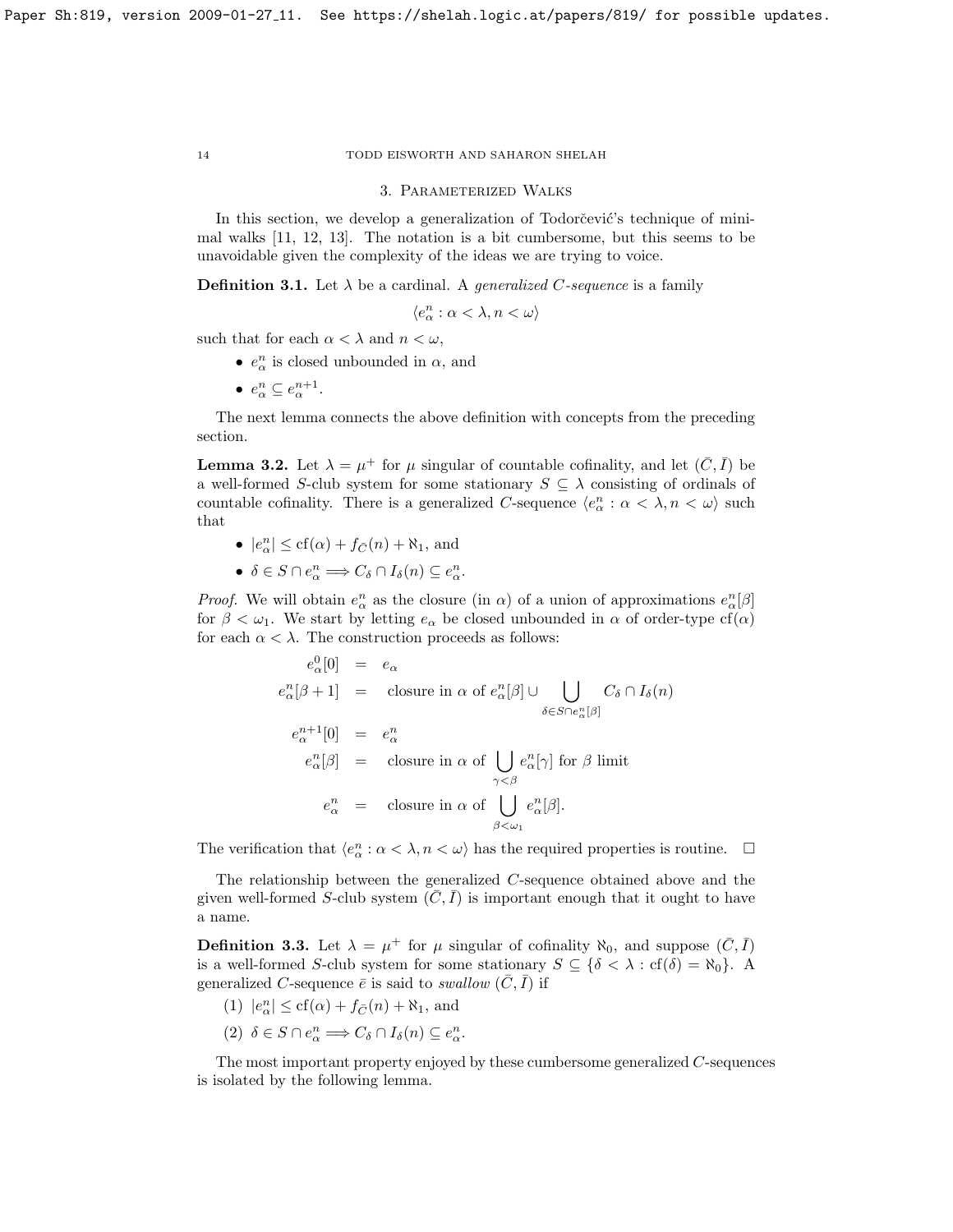<span id="page-14-1"></span>**Lemma 3.4.** Suppose  $\bar{e}$  swallows the well-formed S-club system  $(C, I)$ . If  $\delta$  is in  $S \cap e^m_\alpha$  for some  $m < \omega$ , then

(3.1) 
$$
(\forall^* n < \omega) \left[ \text{nacc}(C_\delta) \cap I_\delta(n) \subseteq \text{nacc}(e_\alpha^n) \right].
$$

*Proof.* Choose  $n^* < \omega$  so large that  $m < n^*$  and  $cf(\alpha) \leq f_{\overline{C}}(n^*)$ . If  $n^* \leq n < \omega$ and  $\gamma \in \text{nacc}(C_\delta) \cap I_\delta(n)$ , then  $\gamma \in e^n_\alpha$  by Definition [3.3,](#page-13-0) and  $\gamma$  cannot be in  $\text{acc}(e^n_\alpha)$ because

(3.2) 
$$
|e_{\alpha}^{n}| \leq cf(\alpha) + f_{\overline{C}}(n) + \aleph_{1} < cf(\gamma).
$$

Up until this point in the section, we have been developing the context in which our generalized minimal walks will take place, and now we turn to their definition.

<span id="page-14-0"></span>**Definition 3.5.** Let  $\bar{e}$  be a generalized C-sequence on some cardinal  $\lambda$ , and let s be a finite sequence of natural numbers. Given  $\alpha < \beta < \lambda$ , we define  $St(\alpha, \beta, s, \ell)$ — "step  $\ell$  on the s-walk from  $\beta$  to  $\alpha$  (along  $\bar{e}$ )" — by induction on  $\ell < \omega$ .

$$
St(\alpha, \beta, s, 0) = \beta,
$$

and

$$
St(\alpha, \beta, s, \ell + 1) = \begin{cases} \alpha & \text{if } \alpha = St(\alpha, \beta, s, \ell) \\ \min(e^0_{St(\alpha, \beta, s, \ell)} \setminus \alpha) & \text{if } St(\alpha, \beta, s, \ell) > \alpha \text{ and } \ell \geq lg(s) \\ \\ \min(e^{s(\ell)}_{St(\alpha, \beta, s, \ell)} \setminus \alpha) & \text{otherwise.} \end{cases}
$$

Finally, let

 $n(\alpha, \beta, s) =$  least  $\ell$  such that  $\alpha = \text{St}(\alpha, \beta, s, \ell).$ 

In the  $C$ -sequences used by Todorčević, at each stage of a minimal walk one has a single ladder to use to make the next step. In our context, there are infinitely many ladders available, and the parameter s selects the one we use for our next step. Even though there are infinitely many ladders available, nevertheless there are only finitely many possible destinations, for given  $\alpha < \beta$ , the sequence  $\langle e^n_\beta : n < \omega \rangle$ increases with n and therefore the sequence  $\langle \min(e_{\beta}^{n} \setminus \alpha) : n < \omega \rangle$  is decreasing and hence eventually constant. This brings us to our next definition.

**Definition 3.6.** We define  $St^*(\alpha, \beta, \ell)$  — "step  $\ell$  of the settled walk from  $\beta$  to  $\alpha$ (along  $\bar{e}$ )" — by the following recursion:

$$
St^*(\alpha, \beta, 0) = \beta,
$$

and

$$
\operatorname{St}^*(\alpha, \beta, \ell + 1) = \begin{cases} \alpha & \text{if } \alpha = \operatorname{St}^*(\alpha, \beta, \ell), \\ \lim_{n \to \infty} \left( \min(e_{\operatorname{St}^*(\alpha, \beta, \ell)}^n \setminus \alpha) \right) & \text{otherwise.} \end{cases}
$$

We let  $n^*(\alpha, \beta)$  denote the least n for which  $\mathrm{St}^*(\alpha, \beta, n) = \alpha$ .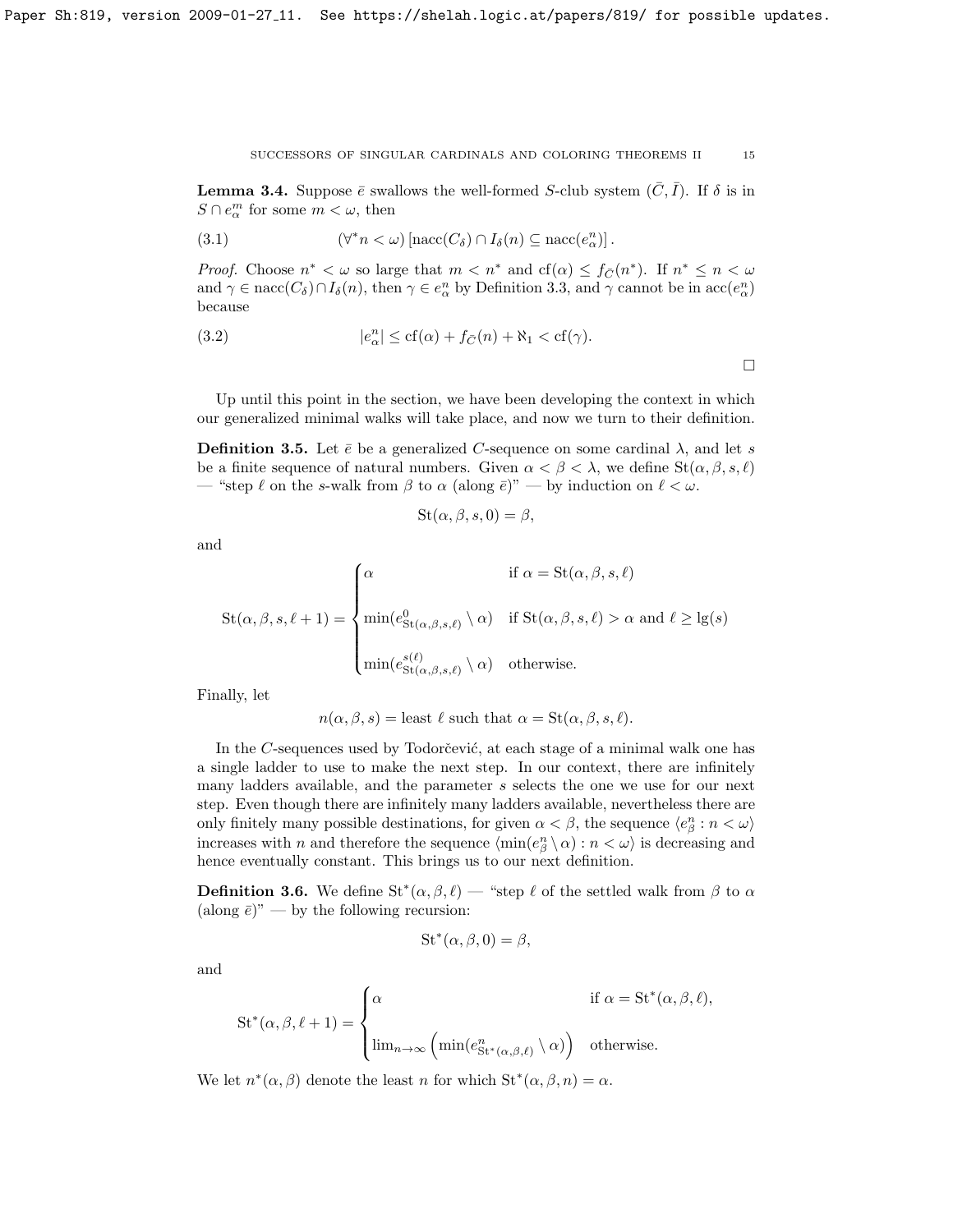The settled walks described above avoid the use of parameters s; unfortunately, we seem to need the greater generality furnished by Definition [3.5](#page-14-0) in our proof of the main result of this paper. The following straightforward lemma connects the two concepts.

<span id="page-15-0"></span>**Lemma 3.7.** There is an  $m^* < \omega$  such that if  $s \in \langle \omega, \log(s) \rangle \geq n^*(\alpha, \beta)$ , and  $s(i) \geq m^*$  for all  $i < \lg(s)$ , then

$$
St(\alpha, \beta, s, \ell) = St^*(\alpha, \beta, \ell) \text{ for all } \ell < n^*(\alpha, \beta).
$$

We say that  $m^*$  settles the walk from  $\beta$  to  $\alpha$  (along  $\bar{e}$ ), and let  $m^*(\alpha, \beta)$  denote the least such  $m^*$ .

Our discussion now returns to a familiar context – let  $\lambda = \mu^+$  for  $\mu$  singular of countable cofinality, and let S be a stationary subset of  $\{\delta \leq \lambda : cf(\delta) = \aleph_0\}$ . Further suppose  $(\bar{C}, \bar{I})$  is a well-formed S-club system swallowed by the generalized C-sequence  $\bar{e}$ . In the course of this discussion, we will define several auxiliary functions.

Suppose  $\delta \in S$  and  $\delta < \beta < \lambda$ , and let  $m^* = m^*(\delta, \beta)$  be as in Lemma [3.7.](#page-15-0) For  $\ell < n^*(\delta, \beta) - 1$ , we know  $\delta \notin e^{m^*}_{\mathsf{St}^*(\delta, \beta, \ell)}$  and so if we define

<span id="page-15-1"></span>(3.3) 
$$
\gamma^* = \gamma^*(\delta, \beta) = \sup \{ \max(e_{\text{St}^*(\delta, \beta, \ell)}^{m^*} \cap \delta) : \ell < n^*(\delta, \beta) - 1 \},
$$

then  $\gamma^*$  must be less than  $\delta$ .

Let  $\gamma = \gamma(\delta, \beta)$  denote the ordinal St<sup>\*</sup>( $\delta, \beta, n^*(\delta, \beta) - 1$ ); our choice of  $m^*$  ensures that  $\delta$  is in  $S \cap e_{\gamma}^{m^*}$ . An appeal to Lemma [3.4](#page-14-1) tells us there must exist a least  $\bar{m} = \bar{m}(\delta, \beta) < \omega$  such that

 $(1)$   $\bar{m} \geq m^*$ , (2) nacc $(C_{\delta}) \cap I_{\delta}(m) \subseteq \text{nacc}(e_{\gamma}^{m})$  for all  $m \geq \bar{m}$ , and (3) if  $m \geq \overline{m}$  and  $\beta^* \in \text{nacc}(C_{\delta}) \cap I_{\delta}(m)$ , then

(3.4) 
$$
\gamma^* < \sup(e_\gamma^m \cap \beta^*) < \beta^*.
$$

**Definition 3.8.** Suppose  $\delta \in S$ , and  $\delta < \beta < \lambda$ . For each  $m < \omega$ , we let  $s(\delta, \beta, m) \in \omega$  be the sequence of length  $n^*(\delta, \beta)$  defined by

$$
s(\delta, \beta, m)[\ell] = \begin{cases} m^*(\delta, \beta) & \text{if } \ell < n^*(\delta, \beta) - 1, \\ m & \text{if } \ell = n^*(\delta, \beta) - 1. \end{cases}
$$

<span id="page-15-2"></span>**Proposition 3.9.** Suppose  $\delta \in S$ ,  $\delta < \beta < \lambda$ , and  $m \geq \overline{m}(\delta, \beta)$ . For any  $\beta^* \in$  $n\mathrm{mac}(C_\delta) \cap I_\delta(m)$ , if  $\sup(e_{\gamma(\delta,\beta)}^m \cap \beta^*) < \alpha < \beta^*$ , then

(3.5) 
$$
St(\alpha, \beta, s(\delta, \beta, m), \ell) = St^*(\delta, \beta, \ell) \text{ for all } \ell < n^*(\delta, \beta),
$$

and

(3.6) 
$$
St(\alpha, \beta, s(\delta, \beta, m), n^*(\beta, \delta)) = \beta^*.
$$

*Proof.* Assume  $\alpha$  and  $s := s(\delta, \beta, m)$  are as hypothesized, and suppose

$$
St(\alpha, \beta, s, \ell) = St^*(\alpha, \beta, \ell)
$$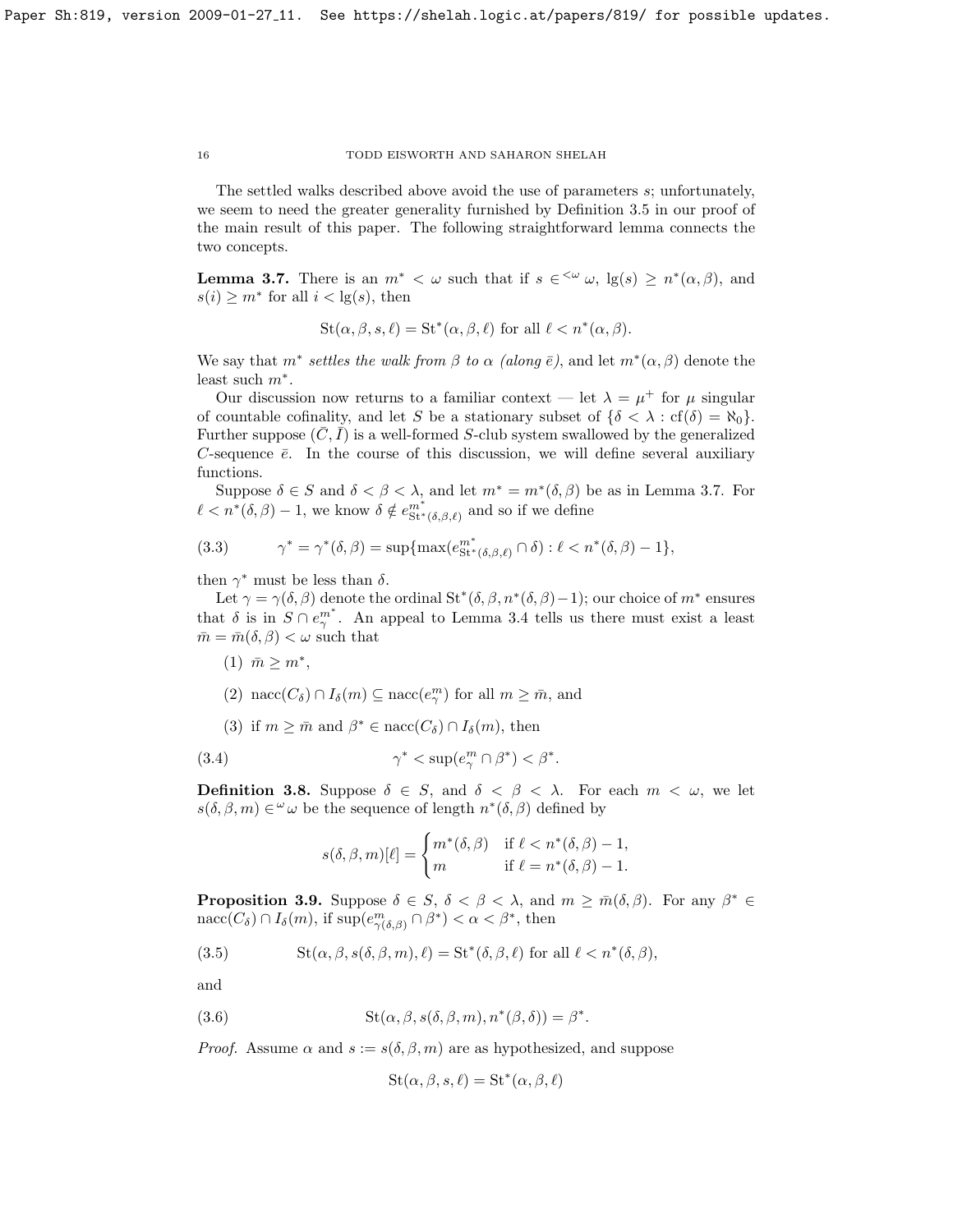with 
$$
\ell + 1 < n^*(\delta, \beta)
$$
. Then

$$
St(\alpha, \beta, s, \ell + 1) = \min(e_{St(\alpha, \beta, s, \ell)}^{s(\ell)} \setminus \alpha)
$$
  
= 
$$
\min(e_{St^*(\delta, \beta, \ell)}^{m^*} \setminus \alpha)
$$
  
= 
$$
\min(e_{St^*(\delta, \beta, \ell)}^{m^*} \setminus \delta) \text{ (as } \alpha > \gamma^*(\delta, \beta))
$$
  
= 
$$
St^*(\delta, \beta, \ell + 1).
$$

In particular, we know

$$
St(\alpha, \beta, s, n^*(\delta, \beta) - 1) = St^*(\delta, \beta, n^*(\delta, \beta) - 1) = \gamma(\delta, \beta).
$$

We now use Definition [3.5](#page-14-0) to compute

$$
St(\alpha, \beta, s, n^*(\delta, \beta)) = \min(e_{St^*(\alpha, \beta, s, n^*(\delta, \beta)-1)}^{s(n^*(\delta, \beta)-1)} \setminus \alpha)
$$
  
= 
$$
\min(e_{\gamma(\delta, \beta)}^m \setminus \alpha)
$$
  
= 
$$
\beta^*,
$$

where the last equality holds because  $\beta^* \in e^m_{\gamma(\delta,\beta)}$  and

$$
\sup(e^m_{\gamma(\delta,\beta)} \cap \beta^*) < \alpha < \beta^*.
$$

 $\Box$ 

The preceding argument certainly benefits from a description in English. Given  $\delta < \beta$  with  $\delta \in S$ , if we define  $\gamma^*$  as in [\(3.3\)](#page-15-1), then the usual sort of minimal walks argument guarantees that for any  $\alpha$  in the interval  $(\gamma^*, \delta)$ , the " $m^*$ -walk" (i.e., the walk obtained by always stepping in the  $m^*$ th ladder) from  $\beta$  to  $\alpha$  will agree with the  $m^*$ –walk from  $\beta$  to  $\delta$  until the last step before the latter arrives at  $\delta$ . Varying the ladder used for the next step (i.e., changing the particular value of  $m$ ) gives us a way of gaining control over one more step, provided we have a little more information on the ordinal  $\alpha$ .

Notice that even though we assume  $m \geq m^*$ , we cannot simply replace  $s(\delta, \beta, m)$ with a sequence of the same length that is constant with value  $m -$  doing this change has no effect on our steps in the initial portion of the walk, but it might increase the value of  $\gamma^*$  so that it exceeds the particular  $\beta^*$  we were aiming for, and then the argument no longer works (although something could be said if we were working with  $\delta$  of uncountable cofinality — see the forthcoming paper [\[5\]](#page-21-6)). Thus, we seem to be stuck with sequences s that are not constant if we want our proof to go through.

## 4. The main theorem

Throughout this section, we will be operating in the following general context:

- $\lambda = \mu^+$  for  $\mu$  singular of cofinality  $\aleph_0$
- S is a stationary subset of  $\{\delta < \lambda : \text{cf}(\delta) = \aleph_0\}$
- $(\bar{C}, \bar{I})$  is a well-formed S-club system
- $\bar e=\langle e^n_\alpha:n<\omega,\alpha<\lambda\rangle$  is a generalized  $C\text{-sequence that swallows }(\bar C,\bar I)$
- $(\vec{\mu}, \vec{f})$  is a scale for  $\mu$  with  $\mu_0 > \aleph_0$ .
- $\Gamma : [\lambda]^2 \to \omega$  is the function defined (for  $\alpha < \beta$ ) by

(4.1) 
$$
\Gamma(\alpha, \beta) = \max\{i < \omega : f_{\beta}(i) \le f_{\alpha}(i)\}.
$$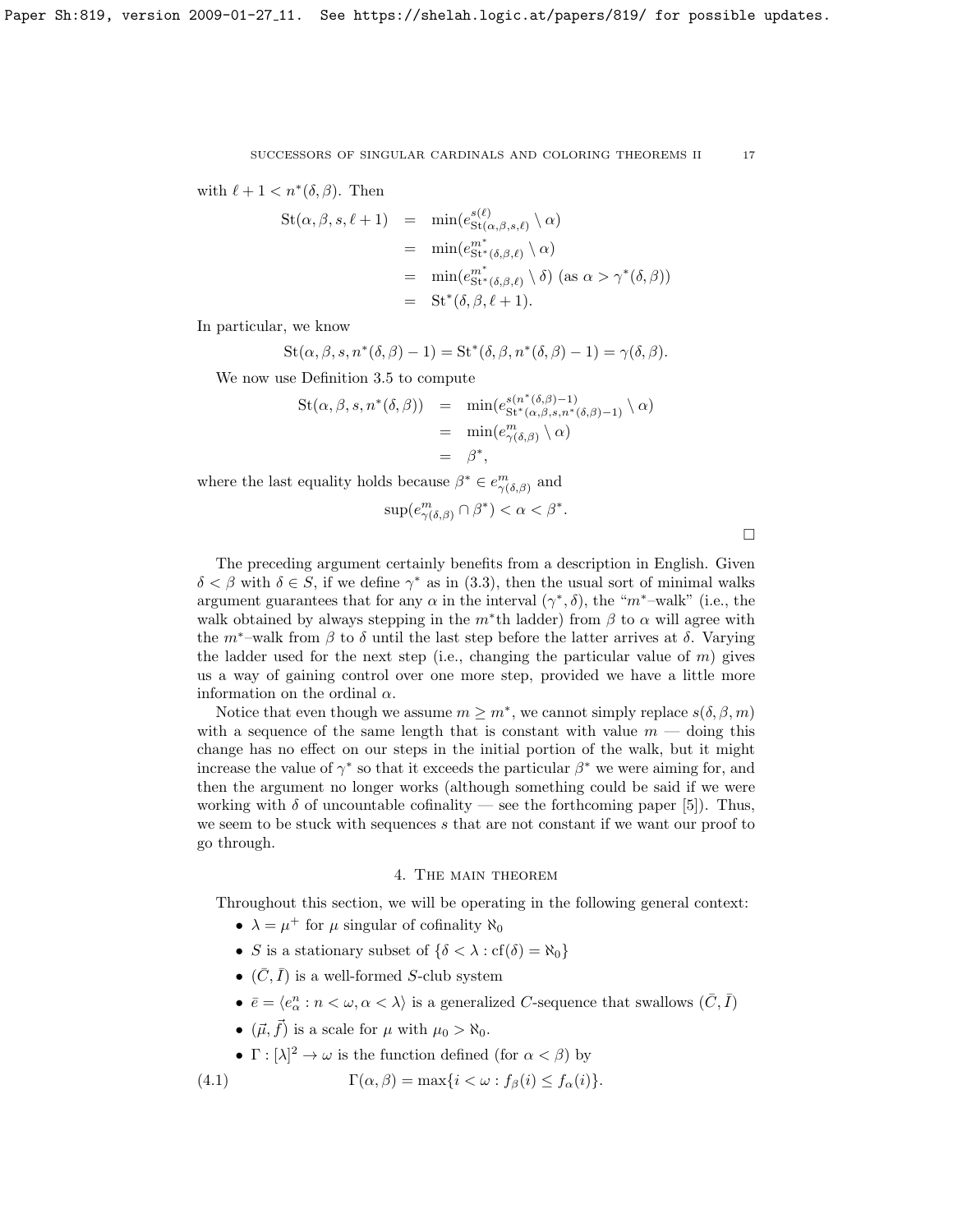- $\langle s_i : i \langle \omega \rangle$  is an enumeration of  $\langle \omega \rangle$  in which each element appears infinitely often
- $x = \{\lambda, \mu, S, (\bar{C}, \bar{I}), \bar{e}, (\vec{\mu}, \vec{f}), \langle s_i : i \langle \omega \rangle\}$  (so x codes all of the parameters listed previously)
- At is a structure of the form  $\langle H(\chi), \in, \leq \chi \rangle$  for some sufficiently large regular cardinal  $\chi$  and well-ordering  $\lt_{\chi}$  of  $H(\chi)$ .

We apologize to the reader for the preceding bare list of assumptions — writing all of the above out each time results in a dramatic loss of clarity.

**Definition 4.1.** We define a coloring  $c : [\lambda]^2 \to \lambda$  as follows:

For  $\alpha < \beta < \lambda$ , let

$$
s^*(\alpha,\beta) = s_{\Gamma(\alpha,\beta)}
$$

Next, define

 $(4.2)$ 

(4.3)  $k(\alpha, \beta) =$  least  $\ell \leq n(\alpha, \beta)$  such that  $\Gamma(\alpha, \text{St}(\alpha, \beta, s^*(\alpha, \beta), \ell)) \neq \Gamma(\alpha, \beta)$ .

Finally, let

(4.4) 
$$
c(\alpha, \beta) = \text{St}(\alpha, \beta, s^*(\alpha, \beta), k(\alpha, \beta)).
$$

The computation of  $c(\alpha, \beta)$  seems more reasonable when written out in English — we start by computing  $\Gamma(\alpha, \beta)$  and use this to select the element s<sup>\*</sup> of <sup>< $\omega$ </sup> that will guide our walk. We then walk from  $\beta$  to  $\alpha$  using  $s^*$ , and we stop when we reach a point where "Γ changes". This stopping point is the value of  $c(\alpha, \beta)$ . The same basic idea is exploited in [\[3\]](#page-21-1); the current version is complicated by our need for the parameter  $s^*$ .

<span id="page-17-0"></span>**Theorem 4.** If  $\langle t_{\alpha} : \alpha < \lambda \rangle$  is a pairwise disjoint sequence of finite subsets of  $\lambda$ and A is an unbounded subset of  $\lambda$ , then for  $\mathrm{id}_p(\bar{C}, \bar{I})$ -almost all  $\beta^* < \lambda$ , we can find  $\alpha < \lambda$  and  $\beta \in A$  such that

(4.5) 
$$
c(\epsilon, \beta) = \beta^* \text{ for all } \epsilon \in t_\alpha.
$$

*Proof.* By way of contradiction, suppose  $\langle t_{\alpha} : \alpha < \lambda \rangle$  and  $A \subseteq \lambda$  form a counterexample (without loss of generality,  $\alpha < \min(t_\alpha)$ ). Then there is an  $id_p(\bar{C}, \bar{I})$ -positive set B such that for each  $\beta^* \in B$ , there are no  $\alpha < \lambda$  and  $\beta \in A$  such that  $c \restriction t_\alpha \times {\beta}$ is constant with value  $\beta^*$ .

Let  $\langle M_{\xi} : \xi < \lambda \rangle$  be a  $\lambda$ -approximating sequence over  $\{x, \langle t_{\alpha} : \alpha < \lambda \rangle, A\}$ , and let  $E$  be the closed unbounded set defined by

$$
E := \{ \delta < \lambda : \delta = M_{\delta} \cap \lambda \}.
$$

By our assumptions, we can choose  $\delta \in E \cap S$  such that

$$
(4.6) \t\t\t\t E \cap B \cap C_{\delta} \notin I_{\delta}.
$$

Finally, let  $\beta$  be some element of A greater than  $\delta$ .

The discussion preceding Proposition [3.9](#page-15-2) applies to  $\delta$  and  $\beta$ , so we can safely speak of  $\bar{m}(\delta, \beta)$  and the other functions defined there. Since  $E \cap B \cap C_{\delta} \notin I_{\delta}$ , we know that  $E \cap B$  must contain members of nacc $(C_{\delta}) \cap I_{\delta}(n)$  for arbitrarily large *n*. Thus, we can find  $\beta^* \in E \cap B$  such that  $\beta^* \in \text{nacc}(C_\delta) \cap I_\delta(m)$  for some  $m \geq \bar{m}(\delta, \beta)$ . In particular,

$$
(4.7) \qquad \beta^* \in \text{nacc}(e^m_{\gamma(\delta,\beta)})
$$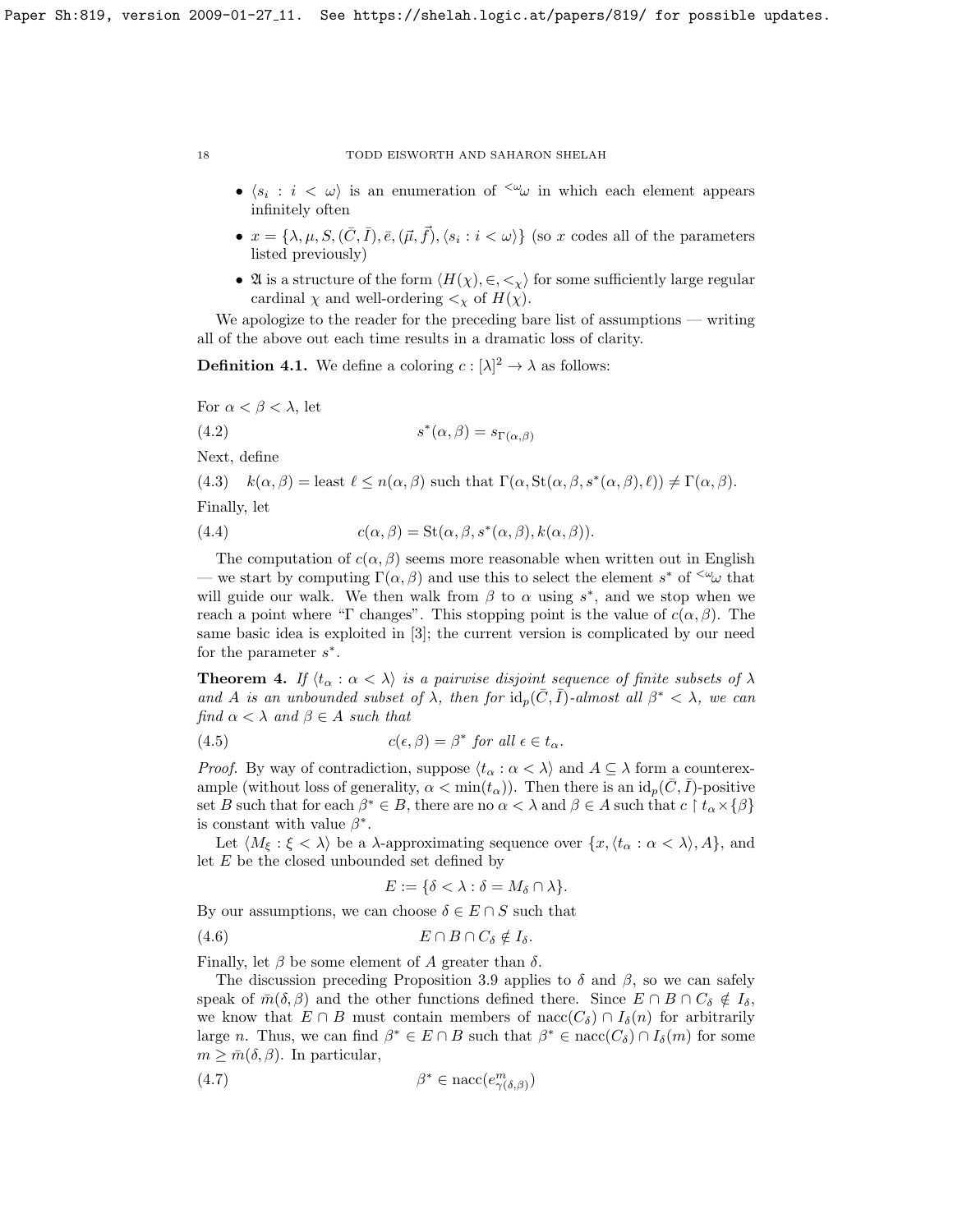by the definition  $\bar{m}(\delta, \beta)$ .

<span id="page-18-0"></span>Let  $s^* = s(\delta, \beta, m)$  for this particular value of m. We know

(4.8) 
$$
\sup(e^m_{\gamma(\delta,\beta)} \cap \beta^*) < \beta^*,
$$

and Proposition [3.9](#page-15-2) can now be brought into play — if  $\epsilon$  lies in the interval deter-mined by [\(4.8\)](#page-18-0), then we know that the  $s^*$ -walk from  $\beta$  to  $\epsilon$  will pass through  $\beta^*$ and in addition, we know exactly what the walk looks like up to that point.

Since  $\beta^* \in E$  and  $\langle t_\alpha : \alpha < \lambda \rangle \in M_0$ , we note

(4.9) α < β<sup>∗</sup> =⇒ t<sup>α</sup> ⊆ β ∗ .

We assumed  $\alpha < \min(t_\alpha)$ , and so we conclude

(4.10) 
$$
\sup(e_{\gamma(\delta,\beta)}^m \cap \beta^*) < \alpha < \beta^* \implies t_\alpha \subseteq (\sup(e_{\gamma(\delta,\beta)}^m \cap \beta^*), \beta^*).
$$

We now prove the following claim.

**Claim 4.2.** For all sufficiently large  $i < \omega$ , there are unboundedly many  $\alpha < \beta^*$ such that

<span id="page-18-1"></span>(4.11) 
$$
\Gamma(\epsilon, \text{St}(\alpha, \beta, s^*, \ell)) = i \text{ for all } \ell < n^*(\delta, \beta) \text{ and } \epsilon \in t_\alpha,
$$

while

<span id="page-18-2"></span>(4.12) 
$$
\Gamma(\epsilon, \beta^*) > i \text{ for all } \epsilon \in t_\alpha.
$$

*Proof.* Let M be the Skolem hull (in  $\mathfrak{A}$ ) of  $\{x, \langle t_\alpha : \alpha < \lambda \rangle, A, \beta^*\}$ . Since M is countable and the  $\mu_i$  are uncountable, it follows that

(4.13) 
$$
\operatorname{Ch}_M(i) = \sup(M \cap \mu_i) \text{ for all } i < \omega,
$$

where  $\mathrm{Ch}_M$  is the characteristic function of M from Definition [1.3.](#page-1-0)

For each  $\alpha < \lambda$ , let  $f_{\alpha}^{\min}$  be the function with domain  $\omega$  defined as

(4.14) 
$$
f_{\alpha}^{\min}(i) = \min\{f_{\epsilon}(i) : \epsilon \in t_{\alpha}\}.
$$

It is easy to see that  $(\vec{\mu}, \langle f_\alpha^{\min} : \alpha < \lambda \rangle)$  is a scale for  $\mu$ , and this scale is also an element of  $M_{\beta^*}$ . Since  $\beta^*$  is an element of every closed unbounded subset of  $\lambda$  that is an element of  $M_{\beta^*}$ , we can appeal to Lemma [1.5](#page-2-0) and conclude that there is an  $i_0 < \omega$  such that whenever  $i_0 \leq i < \omega$ ,

<span id="page-18-3"></span>(4.15) 
$$
(\forall \eta < \mu_i)(\forall \nu < \mu_{i+1})(\exists^* \alpha < \beta^*)[f_{\alpha}^{\min}(i) > \eta \wedge f_{\alpha}^{\min}(i+1) > \nu.]
$$

Next, note that M is an element of  $M_{\delta}$ , as the required Skolem hull can be computed in  $M_\delta$  using the model  $M_{\beta^*+1}$ . This means that the function Ch<sub>M</sub> is in  $M_{\delta}$  and therefore

$$
(4.16) \t\t\t Ch_M <^* f_\delta.
$$

Thus, we can find  $i_1 < \omega$  such that

<span id="page-18-5"></span>(4.17) 
$$
\operatorname{Ch}_M \upharpoonright [i_1, \omega) < f_{\operatorname{St}(\delta, \beta, s^*, \ell)} \upharpoonright [i_1, \omega) \text{ for all } \ell < n^*(\delta, \beta).
$$

Finally, choose  $i_2$  so large that

<span id="page-18-4"></span>
$$
(4.18) \t\t \t\t \t\t \t\t\t cf(\beta^*) < \mu_{i_2},
$$

and let  $i^* = \max\{i_0, i_1, i_2\}.$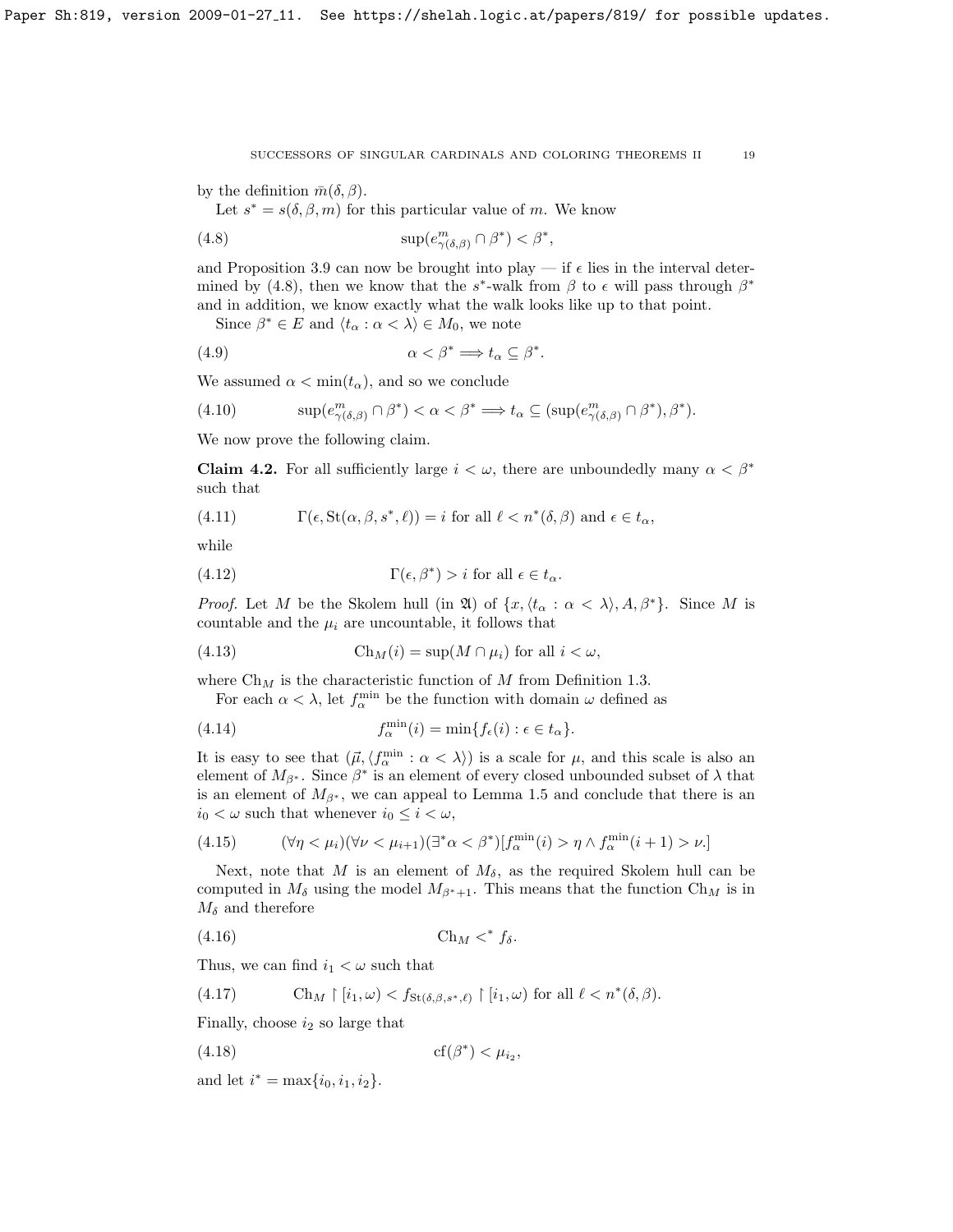We claim now that [\(4.11\)](#page-18-1) and [\(4.12\)](#page-18-2) holds for any  $i \geq i^*$ . Given such an i, we define

$$
N = \text{Sk}_{\mathfrak{A}}(M \cup \mu_i)
$$
  
\n
$$
\eta = \sup \{ f_{\text{St}(\delta,\beta,s^*,\ell)}(i) : \ell < n^*(\delta,\beta) \}, \text{ and}
$$
  
\n
$$
\nu = f_{\beta^*}(i+1).
$$

We know [\(4.15\)](#page-18-3) holds in the model N, and since both  $\eta$  and  $\nu$  (defined above) are in the model N (as  $\mu_i \subseteq N$  and  $f_{\beta^*} \in N$ ), it follows that

(4.19) 
$$
N \models (\exists^* \alpha < \beta^*) [f_\alpha^{\min}(i) > \eta \land f_\alpha^{\min}(i+1) > \nu]
$$

The definition of N together with [\(4.18\)](#page-18-4) imply that  $N \cap \beta^*$  is unbounded in  $\beta^*$ , and so we can conclude that the set of  $\alpha \in N \cap \beta^*$  for which

<span id="page-19-0"></span>(4.20) 
$$
f_{\alpha}^{\min}(i) > \eta \text{ and } f_{\alpha}^{\min}(i+1) > \nu
$$

is unbounded in  $\beta^*$ .

Suppose now that  $\alpha < \beta^*$  satisfies [\(4.20\)](#page-19-0). If in addition  $\sup(e_{\gamma(\delta,\beta)}^m \cap \beta^*) < \alpha$ , then given  $\epsilon \in t_{\alpha}$ , we know

(4.21) 
$$
\sup(e^m_{\gamma(\delta,\beta)} \cap \beta^*) < \alpha \le \epsilon < \beta^*.
$$

An appeal to Proposition [3.9](#page-15-2) tells us

(4.22) 
$$
St(\epsilon, \beta, s^*, \ell) = St^*(\delta, \beta, \ell) \text{ for all } \ell < n^*(\delta, \beta),
$$

and

(4.23) 
$$
St(\epsilon, \beta, s^*, n^*(\beta, \delta)) = \beta^*.
$$

Now it should be clear that  $\Gamma(\epsilon, \beta^*) \geq i+1$  because of our choice of  $\nu$ . Given  $\ell < n^*(\beta, \delta)$ , we know

(4.24) 
$$
f_{\mathrm{St}(\epsilon,\beta,s^*,\ell)}(i) = f_{\mathrm{St}^*(\delta,\beta,\ell)}(i) \leq \eta < f_\alpha^{\min(i)} \leq f_\epsilon(i).
$$

On the other hand, given  $j > i$  we know (from Lemma [1.4\)](#page-2-1) that

(4.25) 
$$
\operatorname{Ch}_M(j) = \operatorname{Ch}_N(j) = \sup(N \cap \mu_j),
$$

and since  $\epsilon \in N$  (as  $\epsilon \in t_\alpha \in N$  and  $t_\alpha$  is finite), it follows from [\(4.17\)](#page-18-5) that

$$
(4.26) \t f_{\epsilon}(j) \leq Ch_N(j) = Ch_M(j) < f_{\mathrm{St}^*(\delta,\beta,\ell)}(j) = f_{\mathrm{St}(\epsilon,\beta,s^*,\ell)}(j)
$$

for all  $\ell < n^*(\delta, \beta)$ . The statement [\(4.11\)](#page-18-1) now follows immediately and with it the  $\Box$ claim.

We are now in a position to obtain a contradiction. First, use the preceding claim to fix an  $\overline{i}$  such that such that

$$
(4.27) \t\t s_{\overline{i}} = s^*,
$$

and for which there are unboundedly many  $\alpha \leq \beta^*$  satisfying both [\(4.11\)](#page-18-1) and [\(4.12\)](#page-18-2). In particular, we can fix an  $\alpha < \beta^*$  in A satisfying [\(4.11\)](#page-18-1) and [\(4.12\)](#page-18-2) such that

(4.28) 
$$
\sup(e_{\gamma(\delta,\beta)}^m \cap \beta^*) < \alpha < \beta^*;
$$

we now prove

(4.29) 
$$
c(\epsilon, \beta) = \beta^* \text{ for all } \epsilon \in t_\alpha,
$$

and this will yield the desired contradiction.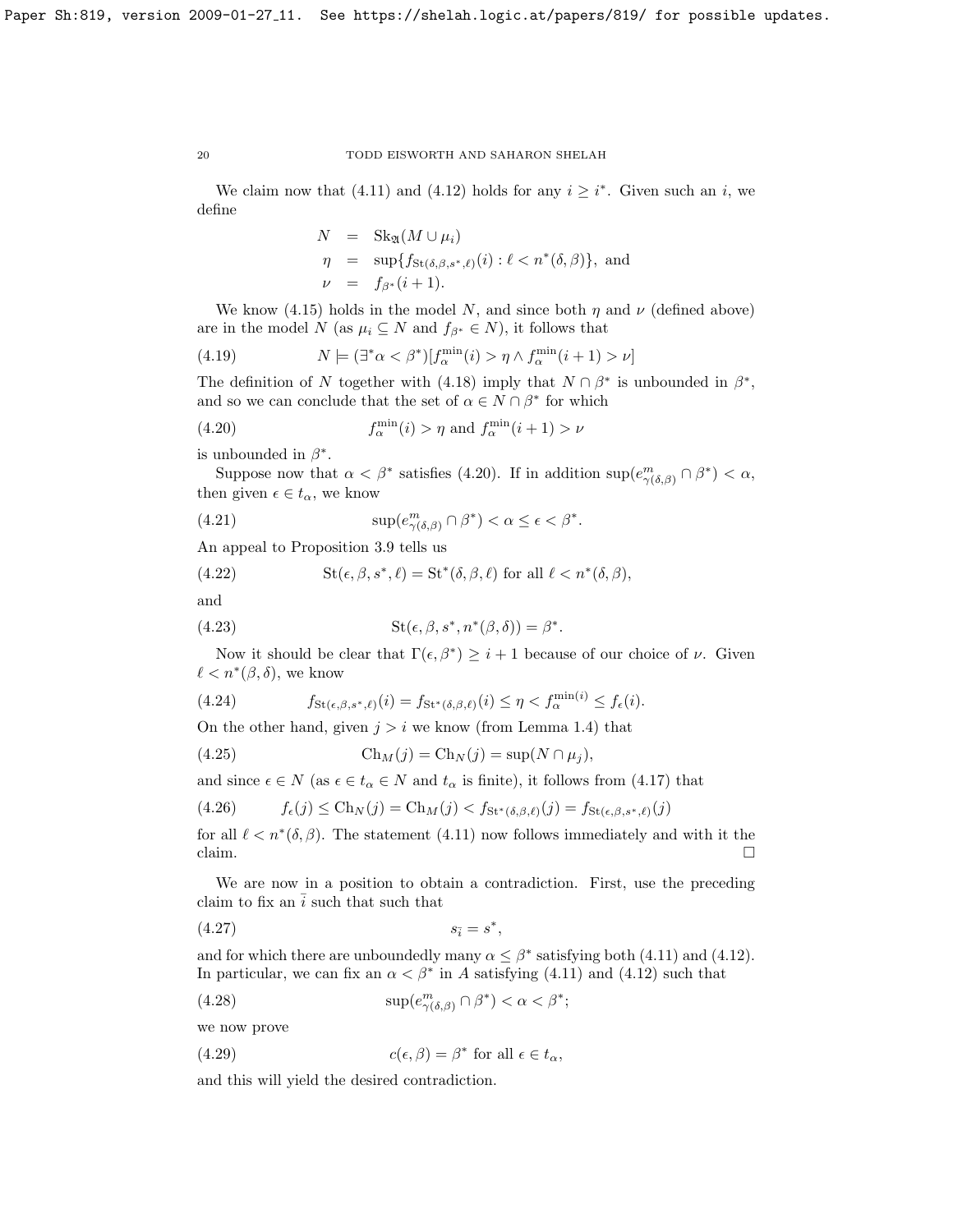Given  $\epsilon \in t_{\alpha}$ , from [\(4.11\)](#page-18-1), we conclude  $\Gamma(\epsilon, \beta) = \overline{i}$ , and hence

$$
(4.30) \t\t s^*(\epsilon, \beta) = s^*.
$$

For  $\ell < n^*(\delta, \beta)$ , we know

(4.31) 
$$
\Gamma(\epsilon, \text{St}(\epsilon, \beta, s(\epsilon, \beta), \ell)) = \Gamma(\epsilon, \text{St}^*(\delta, \beta, \ell)) = \overline{i} = \Gamma(\epsilon, \beta),
$$

while

(4.32) 
$$
\Gamma(\epsilon, \text{St}(\alpha, \beta, s(\epsilon, \beta), n^*(\delta, \beta))) = \Gamma(\epsilon, \beta^*) > \overline{i}.
$$

Thus

(4.33) 
$$
k(\epsilon, \beta) = n^*(\delta, \beta),
$$

and

(4.34) 
$$
c(\epsilon, \beta) = \text{St}(\epsilon, \beta, s^*(\epsilon, \beta), k(\epsilon, \beta)) = \text{St}(\epsilon, \beta, s^*, n^*(\delta, \beta)) = \beta^*,
$$

as required.

The contradiction is immediate as no such  $\alpha$  and  $\beta$  are supposed to exist for our choice of  $\beta^*$ .

## 5. Conclusions

We now use Theorem [4](#page-17-0) to draw some conclusions concerning negative squarebrackets partition relations and their connection with saturation-type properties of club-guessing ideals. These results are framed in terms of successors of singular cardinals of countable cofinality because stronger results are known for the un-countable cofinality case (see [\[10\]](#page-22-0), [\[2\]](#page-21-0), and [\[3\]](#page-21-1)). These results are also weaker than those claimed for the countable cofinality case in Section 4 of  $[10]$  — as mentioned before, there is a problem in the proof of Lemma 4.2(4) on page 162; the present paper provides a partial rescue.

Let us recall the following definitions:

**Definition 5.1.** Let I be an ideal on some set A, and let  $\sigma$  and  $\tau$  be cardinals, with  $\tau$  regular.

(1) The ideal I is weakly  $\sigma$ -saturated if A cannot be partitioned into  $\sigma$  disjoint I-positive sets, i.e., there is no function  $\pi: A \to \sigma$  such that

$$
\pi^{-1}(i) \notin I
$$

for all  $i < \sigma$ .

(2) The ideal I is  $\tau$ -indecomposable if  $\bigcup_{i \leq \tau} A_i \in I$  whenever  $\langle A_i : i \leq \tau \rangle$  is an increasing sequence of sets from I.

<span id="page-20-0"></span>**Theorem 5.** Suppose  $\lambda = \mu^+$  for  $\mu$  singular of countable cofinality, and let  $\theta \leq \lambda$ . If there is a well-formed pair  $(\overline{C}, \overline{I})$  for which the ideal  $\mathrm{id}_p(\overline{C}, \overline{I})$  fails to be weakly θ-saturated, then there is a coloring  $c^*$  : [λ]<sup>2</sup> → θ such that for any two unbounded subsets A and B of  $\lambda$  and any  $\varsigma < \theta$ , there are  $\alpha \in A$  and  $\beta \in B$  with  $\alpha < \beta$  and

$$
(5.1) \t\t c^*(\alpha, \beta) = \varsigma.
$$

In particular,  $\lambda \rightarrow [\lambda]_{\theta}^2$ .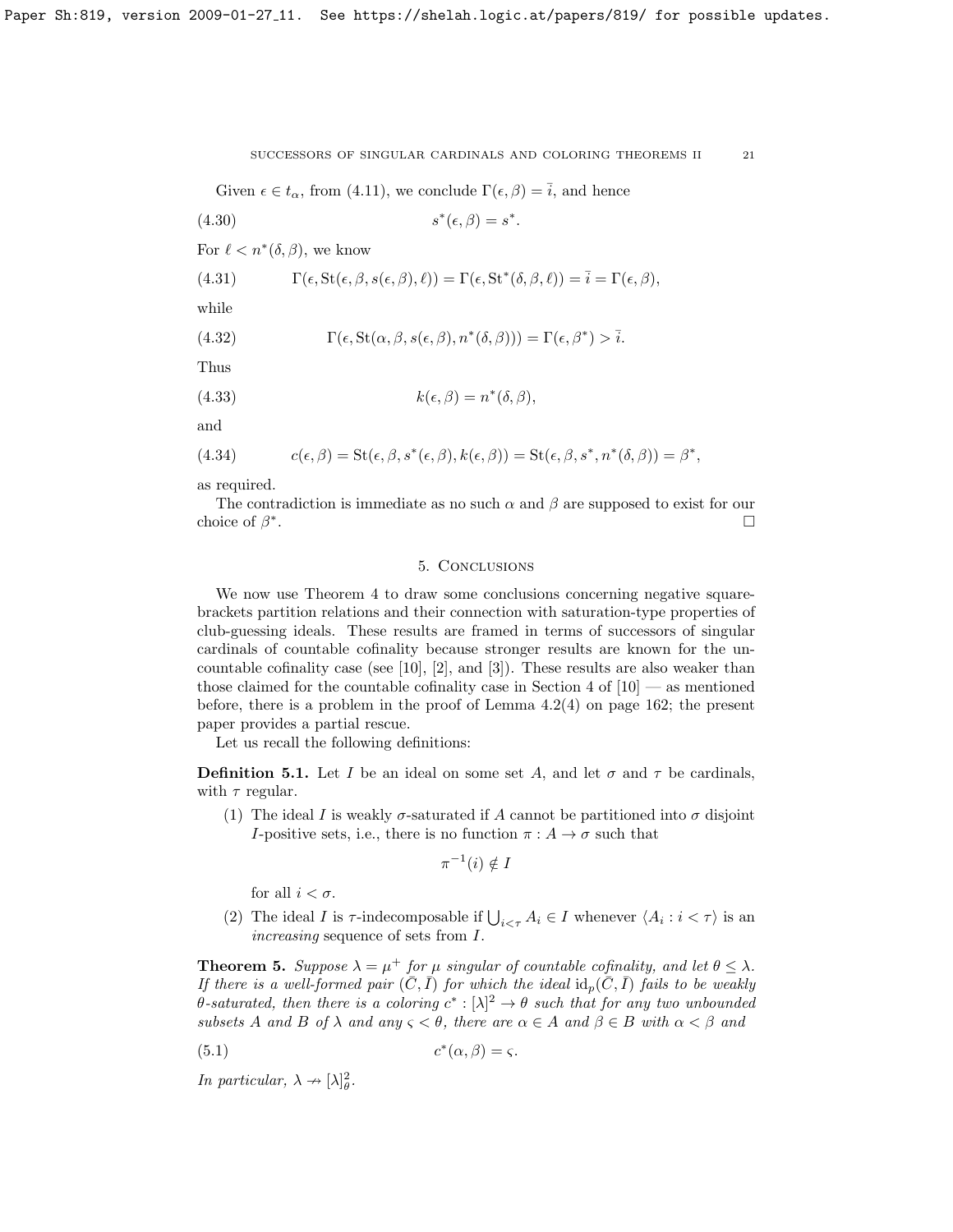*Proof.* Suppose there is a function  $\pi : \lambda \to \kappa$  such that  $\pi^{-1}(\{\epsilon\})$  is  $\mathrm{id}_p(\bar{C}, \bar{I})$ -positive for each  $\epsilon < \kappa$ . Define the function  $c^* : [\lambda]^2 \to \kappa$  by

(5.2) 
$$
c^*(\alpha, \beta) = \pi(c(\alpha, \beta)).
$$

Given A and B unbounded in  $\lambda$  and  $\varsigma < \kappa$ , since  $\pi^{-1}(\{\varsigma\})$  is  $\mathrm{id}_p(\bar{C}, \bar{I})$ -positive we can apply Theorem [4](#page-17-0) (with  $\langle {\{\alpha\}} : \alpha \in A \rangle$  in place of  $\langle t_\alpha : \alpha < \lambda \rangle$ ) to find  $\alpha \in A$ and  $\beta \in B$  such that

(5.3) 
$$
c(\alpha, \beta) \in \pi^{-1}(\{\varsigma\}),
$$

and this suffices.  $\hfill \square$ 

We state the following corollary in such a way that it covers all successors of singular cardinals, though we remind the reader that stronger results are known (see [\[3\]](#page-21-1)) in the situation where the cofinality of  $\mu$  is uncountable.

**Corollary 5.2.** Let  $\mu$  be a singular cardinal. If  $\mu^+ \to [\mu^+]_{\mu^+}^2$ , then there is an ideal I on  $\mu^+$  such that

- (1) I is a proper ideal extending the non-stationary ideal on  $\mu^+$ ,
- (2) I is  $cf(\mu)$ -complete
- (3) I is  $\tau$ -indecomposable for all uncountable regular  $\tau$  with  $cf(\mu) < \tau < \mu$ , and
- (4) I is weakly  $\theta$ -saturated for some  $\theta < \mu$ .

*Proof.* Let S be any stationary subset of  $\{\delta \lt \mu^+ : \text{cf}(\delta) = \text{cf}(\mu)\}\)$ , and let  $(\bar{C}, \bar{I})$  be a well-formed (or nice in the case where  $cf(\mu) > \aleph_0$ ) S-club system. An elementary argument tells us that  $\mu^+ \to [\mu^+]_\mu^2$  must hold, and therefore the ideal  $id_p(\bar{C}, \bar{I})$  is weakly  $\mu$ -saturated — this follows from Theorem [5](#page-20-0) in the case where  $cf(\mu) = \aleph_0$ , and Theorem 3 of [\[3\]](#page-21-1) if  $cf(\mu) > \aleph_0$ . It is also routine to check (see Observation 3.2(1) on page 139 of [\[9\]](#page-22-1)) that  $\mathrm{id}_p(C, I)$  satisfies conditions (1)-(3).

Now if  $\mathrm{id}_p(C, I)$  happens to be weakly cf( $\mu$ )-saturated (a situation which might not even be consistent — see Section 6 of [\[3\]](#page-21-1)) then we are done. Otherwise, we can find a family  $\{A_i : i < \text{cf}(\mu)\}\$  of disjoint  $\text{id}_p(\bar{C}, \bar{I})$ -positive sets. Since  $\text{id}_p(\bar{C}, \bar{I})$  is weakly  $\mu$ -saturated, there must exist an  $i < cf(\mu)$  and a  $\theta < \mu$  such that  $A_i$  cannot be partitioned into  $\theta$  disjoint  $\mathrm{id}_n(\overline{C}, \overline{I})$ -positive sets. If we define

$$
I := \mathrm{id}_p(\bar{C}, \bar{I}) \upharpoonright A_i := \{ B \subseteq \mu^+ : A_i \cap B \in \mathrm{id}_p(\bar{C}, \bar{I}) \},
$$

then  $I$  has all of the required properties.  $\Box$ 

## **REFERENCES**

- <span id="page-21-3"></span>[1] James E. Baumgarter. A new class of order-types. Ann. Pure Appl. Logic, 54(3):195–227, 1991.
- <span id="page-21-0"></span>[2] T. Eisworth and S. Shelah. Successors of singular cardinals and coloring theorems I. Arch. Math. Logic, 44(5):597–618, 2005.
- <span id="page-21-1"></span>[3] Todd Eisworth. A note on strong negative partition relations. Fund. Math., 202:97–123, 2009.
- <span id="page-21-4"></span>[4] Todd Eisworth Successors of singular cardinals. (chapter in the forthcoming Handbook of Set Theory).
- <span id="page-21-6"></span>[5] Todd Eisworth Club-guessing, stationary reflection, and coloring theorems. (in preparation).
- <span id="page-21-2"></span>[6] P. Erdős, A. Hajnal, and R. Rado. Partition relations for cardinal numbers. Acta Math. Acad. Sci. Hungar., 16:93–196, 1965.
- <span id="page-21-5"></span>[7] Menachem Kojman. The ABC of PCF. unpublished manuscript.